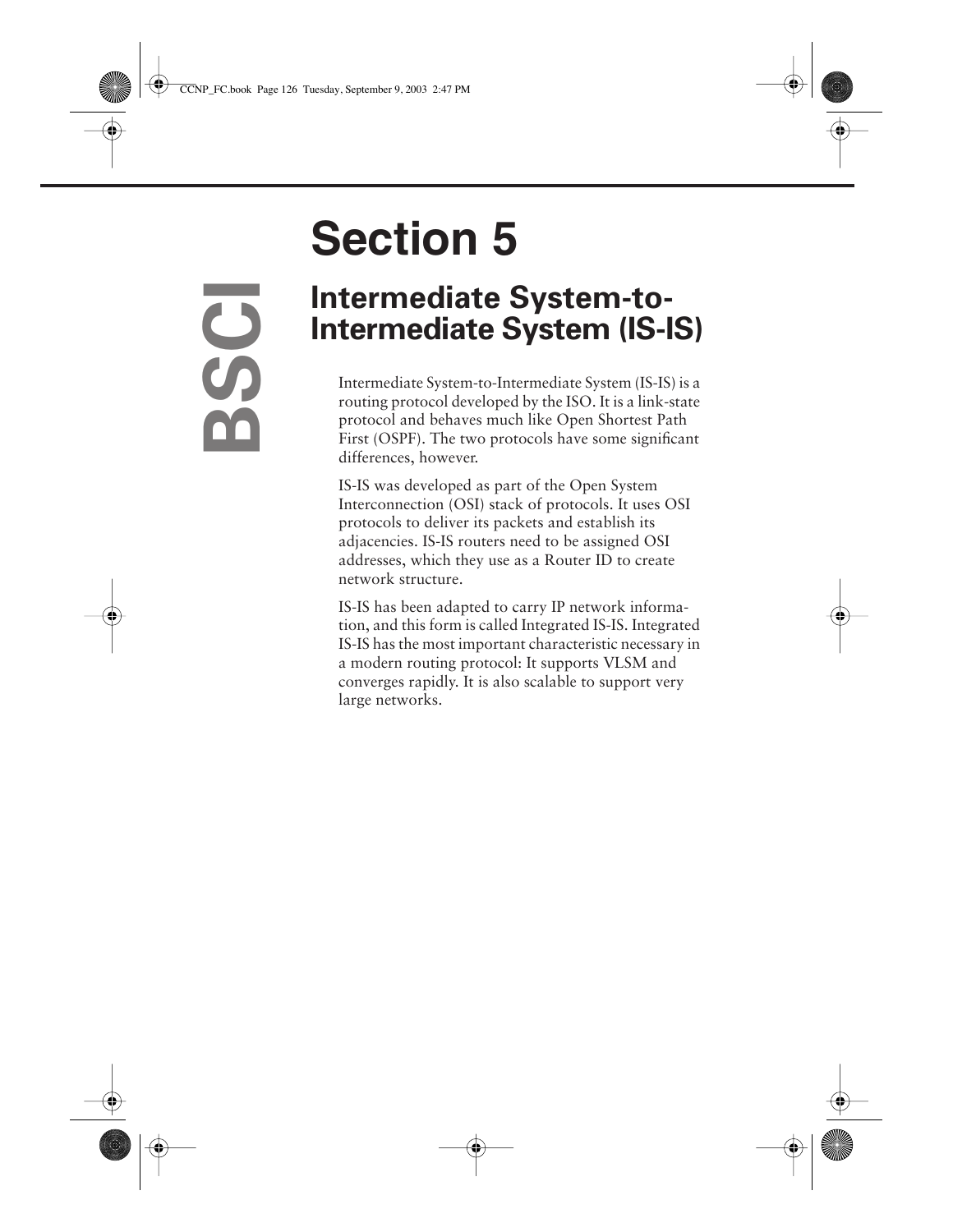### **What type of company typically uses IS-IS?**

**IS-IS**

#### **Question 2**

**Describe IS-IS Level 1 routing.**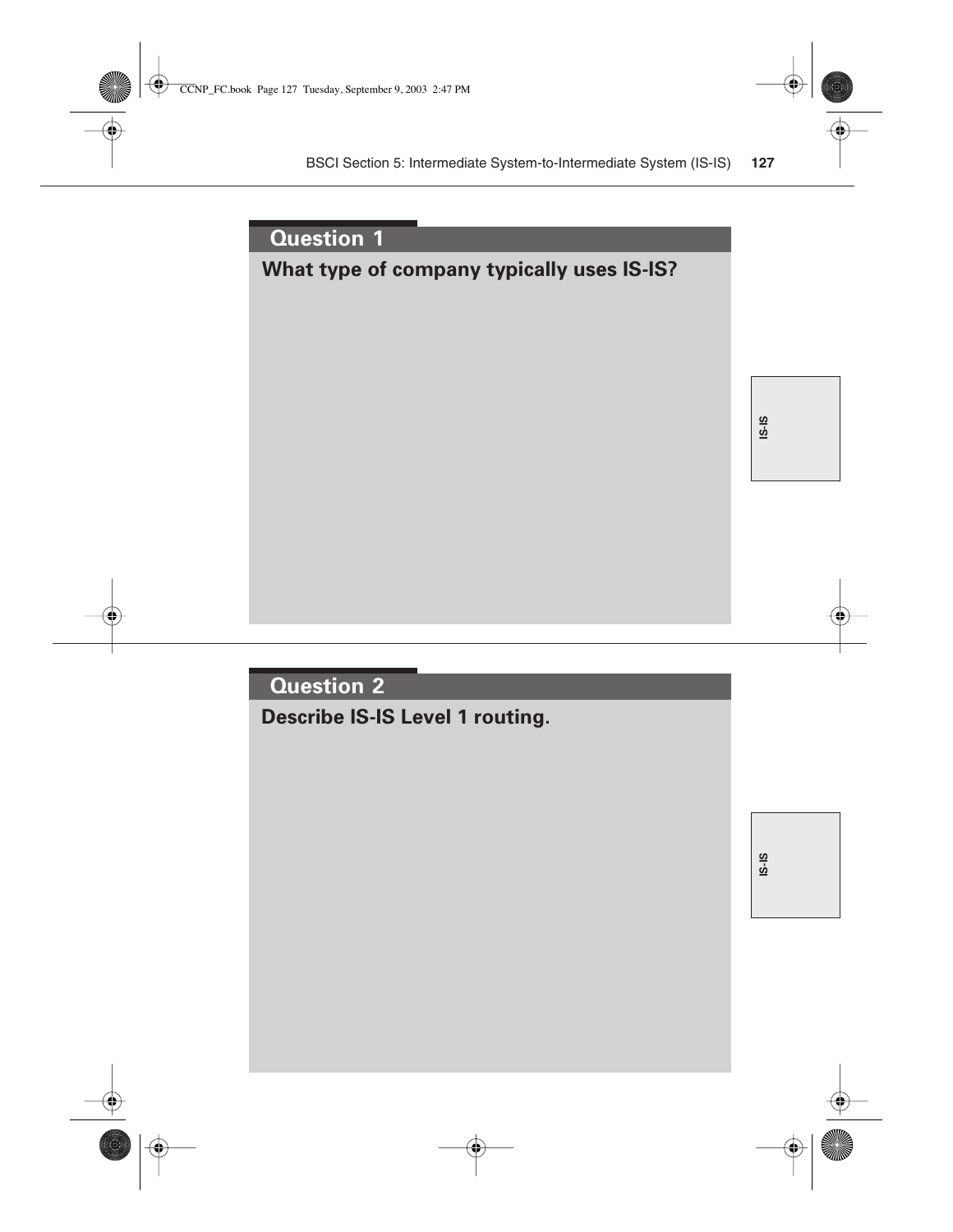#### **Question 1 Answer**

Large ISPs typically use IS-IS because it is scalable to very large networks.

#### **Question 2 Answer**

Level 1 routing is routing within an IS-IS area. Level 1 routing is done based on System ID. Any traffic bound for other areas is sent to a router that performs Level 2 functions.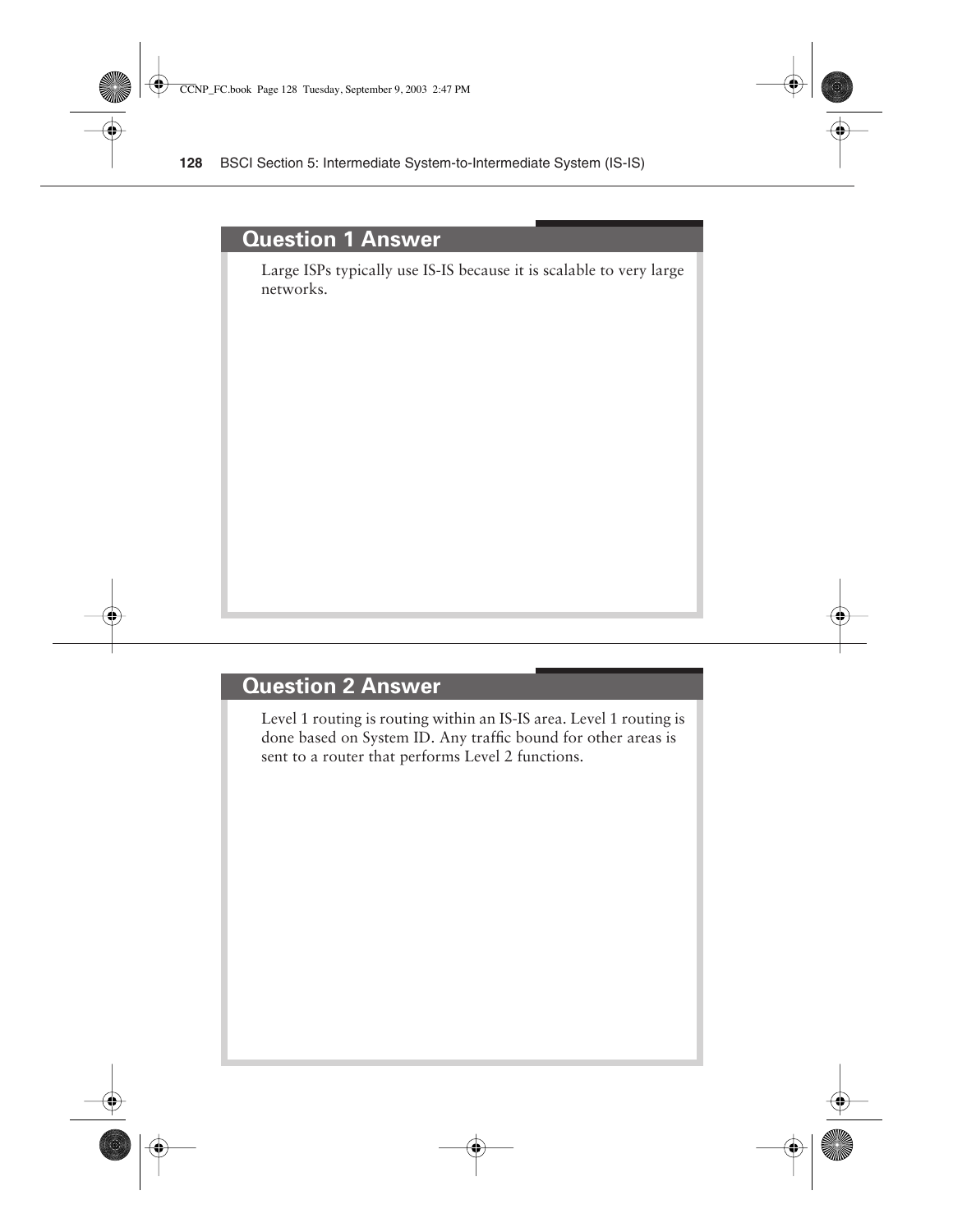### **Describe IS-IS Level 2 routing.**

**IS-IS**

#### **Question 4**

**What is the role of a L1/L2 IS-IS router?**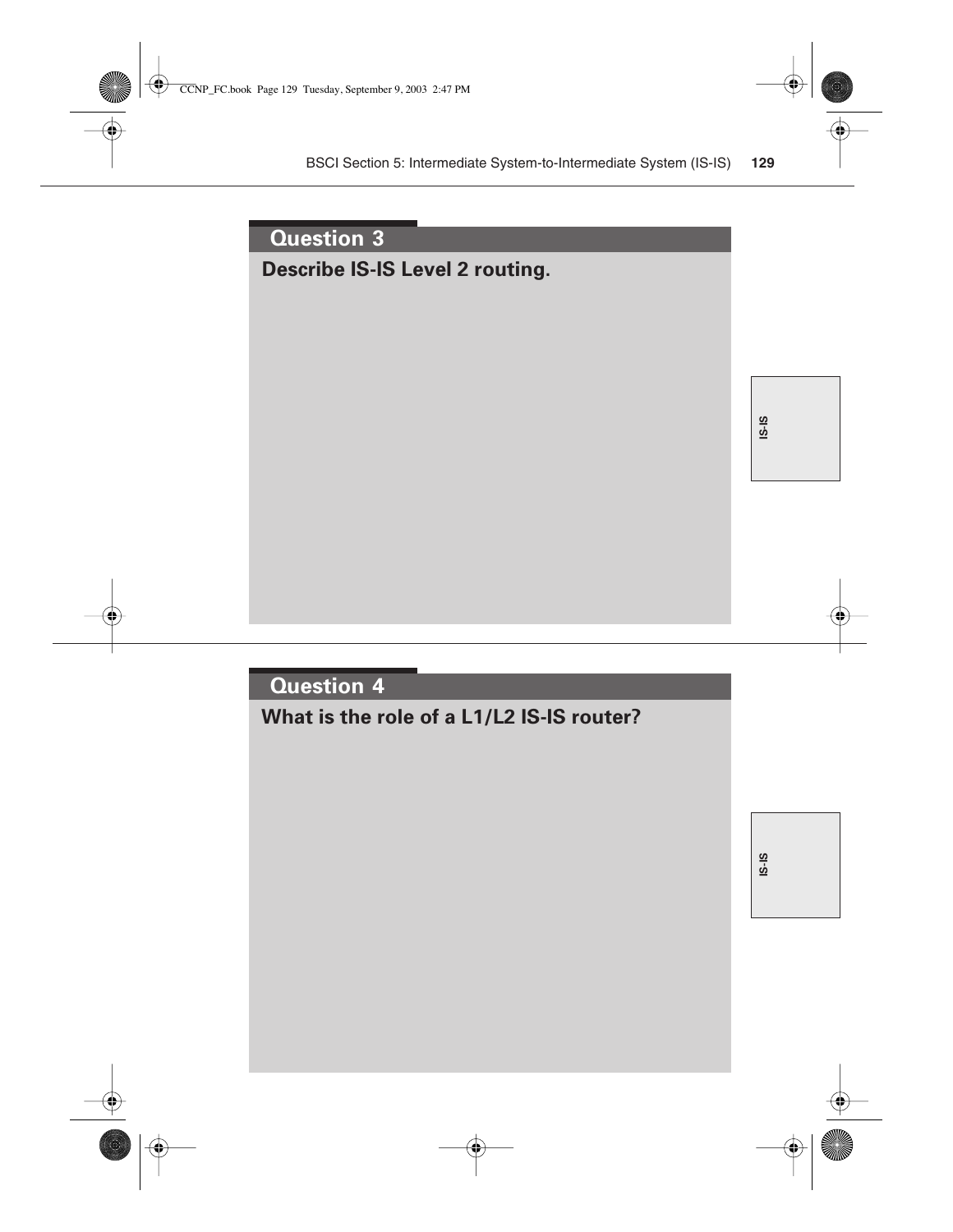#### **Question 3 Answer**

Level 2 routing is routing between areas. Level 2-capable routers comprise the IS-IS backbone and can be in separate areas. Any traffic bound for other areas must go through a Level 2-capable router. Level 2 routing is based on area ID.

#### **Question 4 Answer**

A L1/L2 router performs both Level 1 and Level 2 routing functions. This type of router is equivalent to an Area Border Router (ABR) in OSPF. It communicates with Level 1 routers and also with Level 2-capable routers.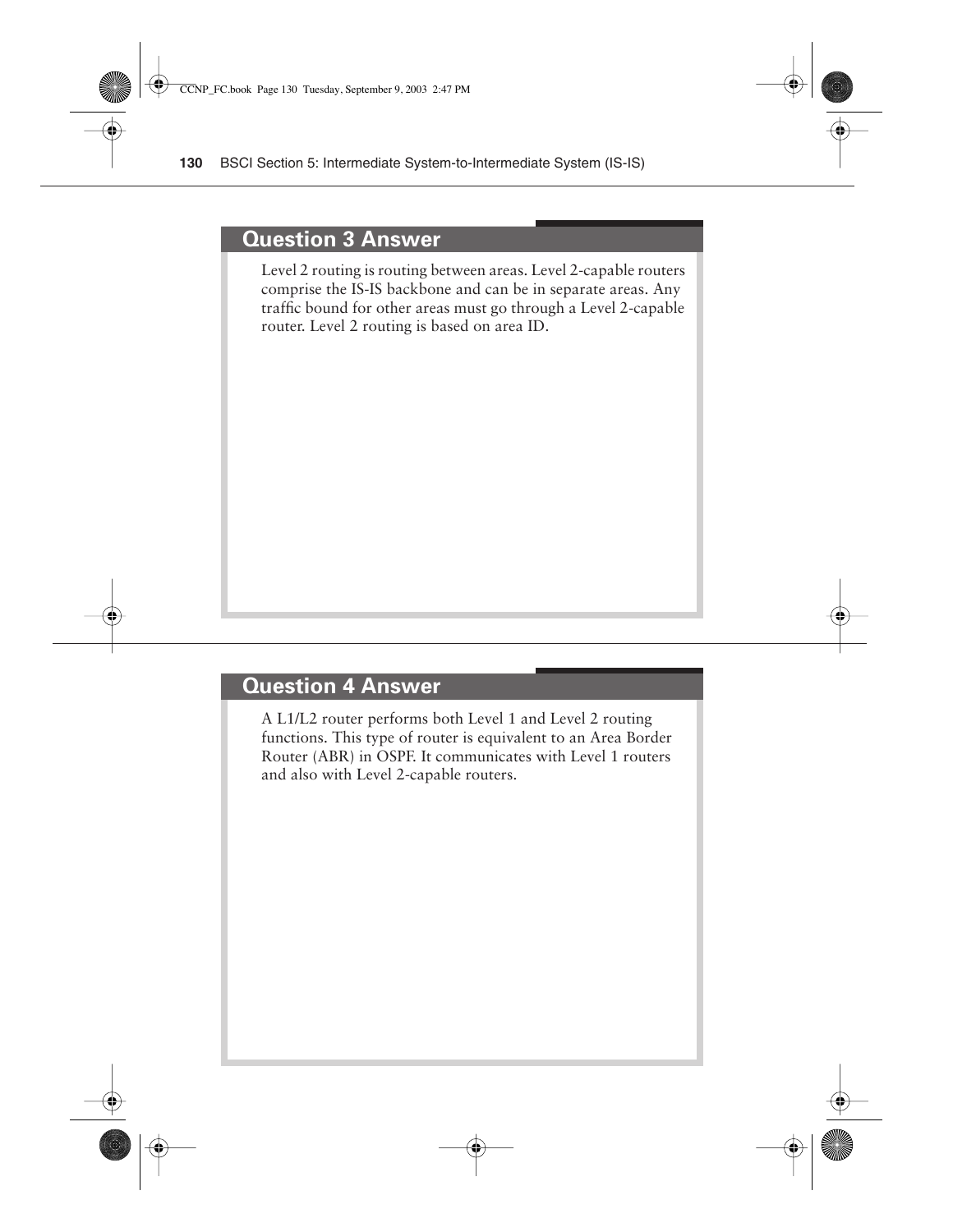**Describe the differences in backbone requirements between OSPF and IS-IS.**

**IS-IS**

#### **Question 6**

**What are the three parts of the OSI address used by a Cisco router running IS-IS?**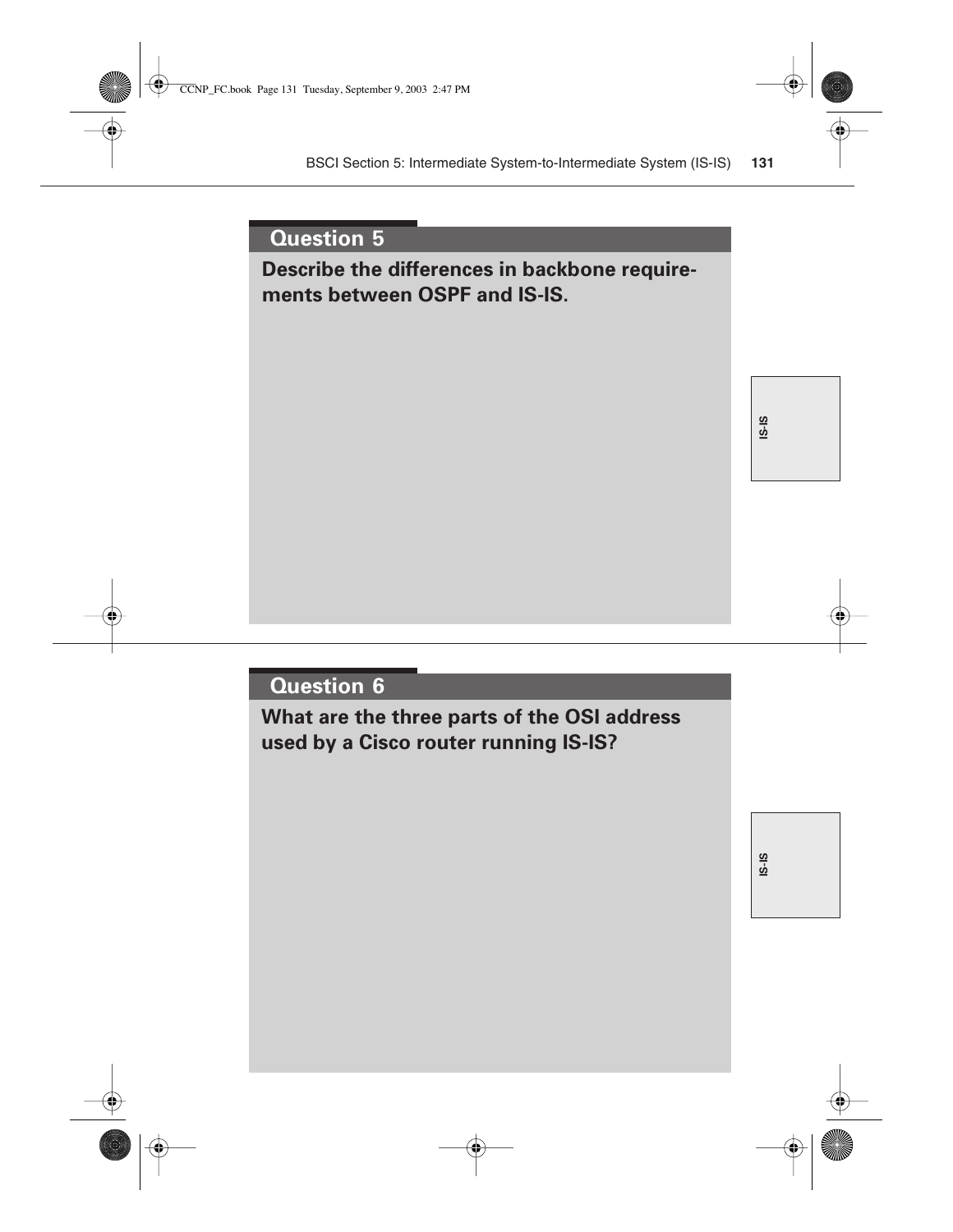#### **Question 5 Answer**

OSPF requires that an area be defined as a backbone area and that each other area border that backbone area. Special configuration (a virtual link) is required for any area that does not border the backbone area. IS-IS backbone routers can reside in any area. There merely must be an unbroken chain of Level 2 or Level 1/2 routers in order for the backbone to function.

#### **Question 6 Answer**

The three parts are area address, system ID, and NSEL. The area address can be from 1 to 13 bytes in length. All routers in an area use the same area address. The system ID is 6 bytes in length and should be unique to each router. The NSEL is 1 byte long and always has a value of 00 for routers.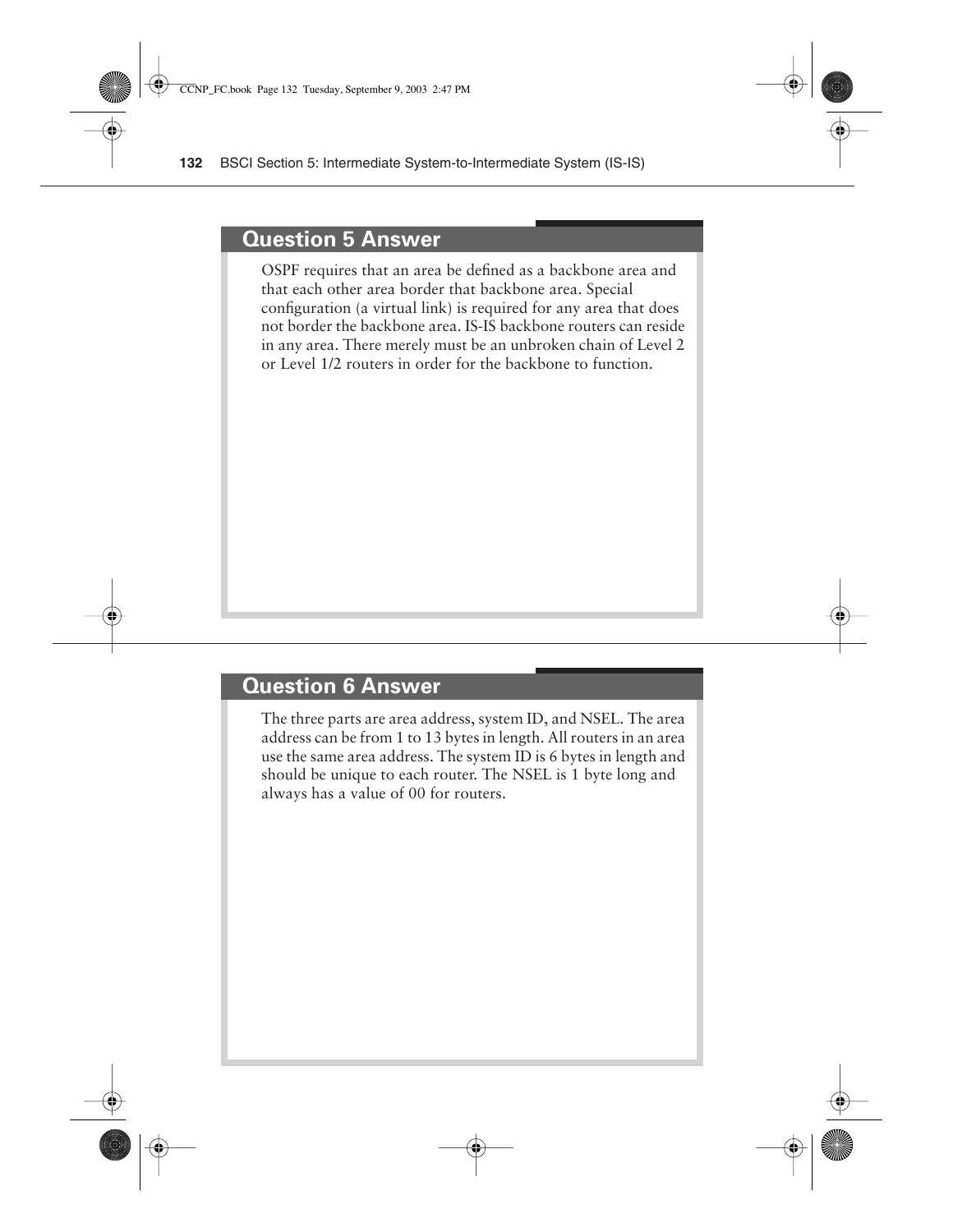**A router has a Network Entity Title (NET) of 49.001a.1122.3344.5566.00. To what area does this router belong, and what is its system ID?**

**IS-IS**

#### **Question 8**

**How many NSAP addresses does a router with 8 serial and 2 Ethernet interfaces need if all the interfaces are running IS-IS?**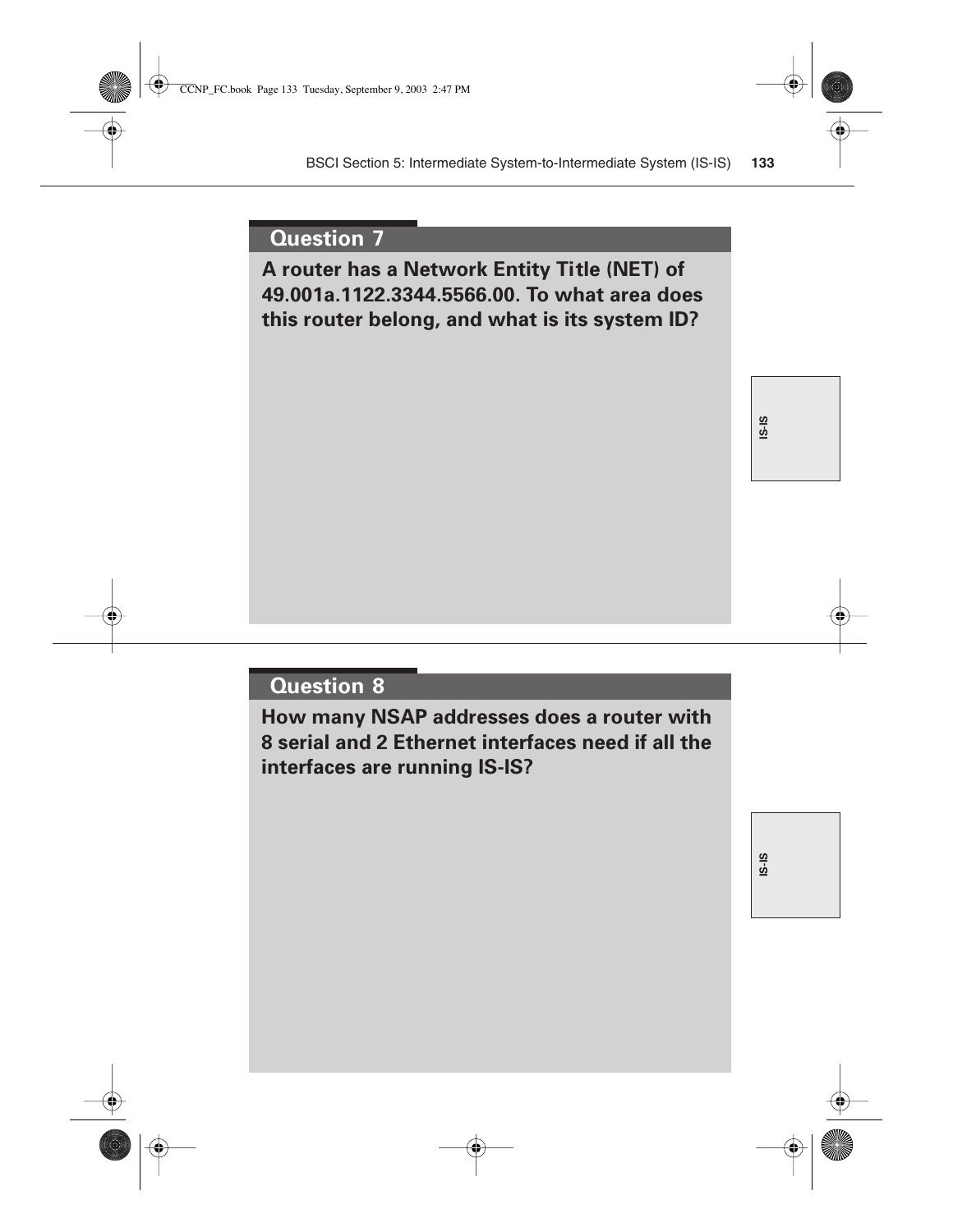#### **Question 7 Answer**

The area is 49.001a. The router's system ID is 1122.3344.5566. The easiest way to figure this out is to start from the right and work towards the left. The last two numbers of the NET are the NSEL; they are always 00 on a router. The next 12 numbers (separated into 3 groups of 4 numbers) are the system ID. On Cisco routers, the system ID is always this length—6 bytes. Anything to the left of the system ID is the area ID.

#### **Question 8 Answer**

IS-IS devices need only one NSAP address, regardless of how many interfaces they have (although they are allowed to have up to three to deal with migrations). The address is assigned to the device itself. Contrast this with IP, where each interface is assigned a unique IP address.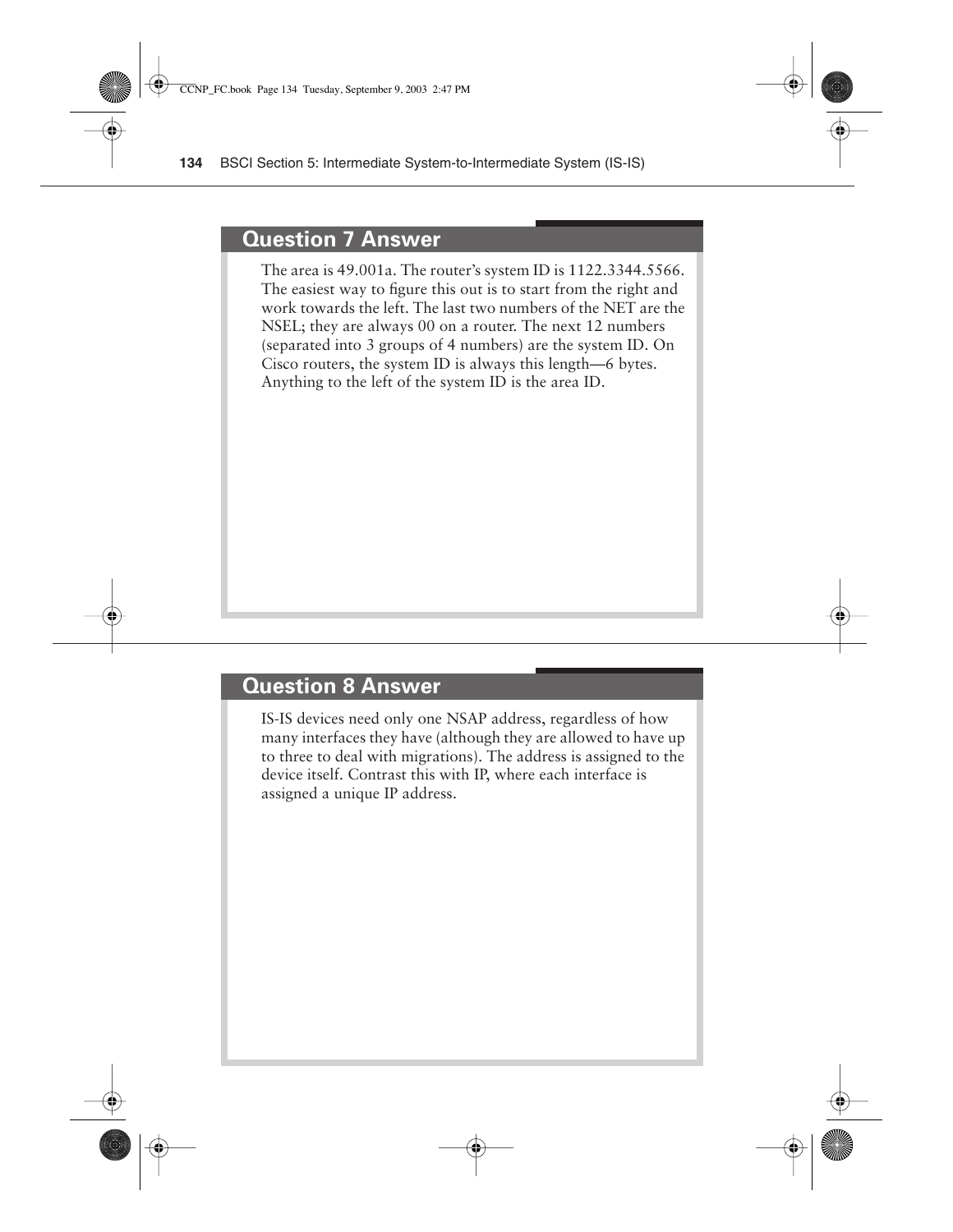#### **Which of the following is a valid router NET address, and why?**

- $\bullet$  2.49.0000.00 $c$ 0.1234.00
- $\bullet$  40.0000.00c0.1234.56
- 1234,5678,90ab.cdef.0001.00

**IS-IS**

#### **Question 10**

**Compare IS-IS routing between areas with IS-IS routing within an area.**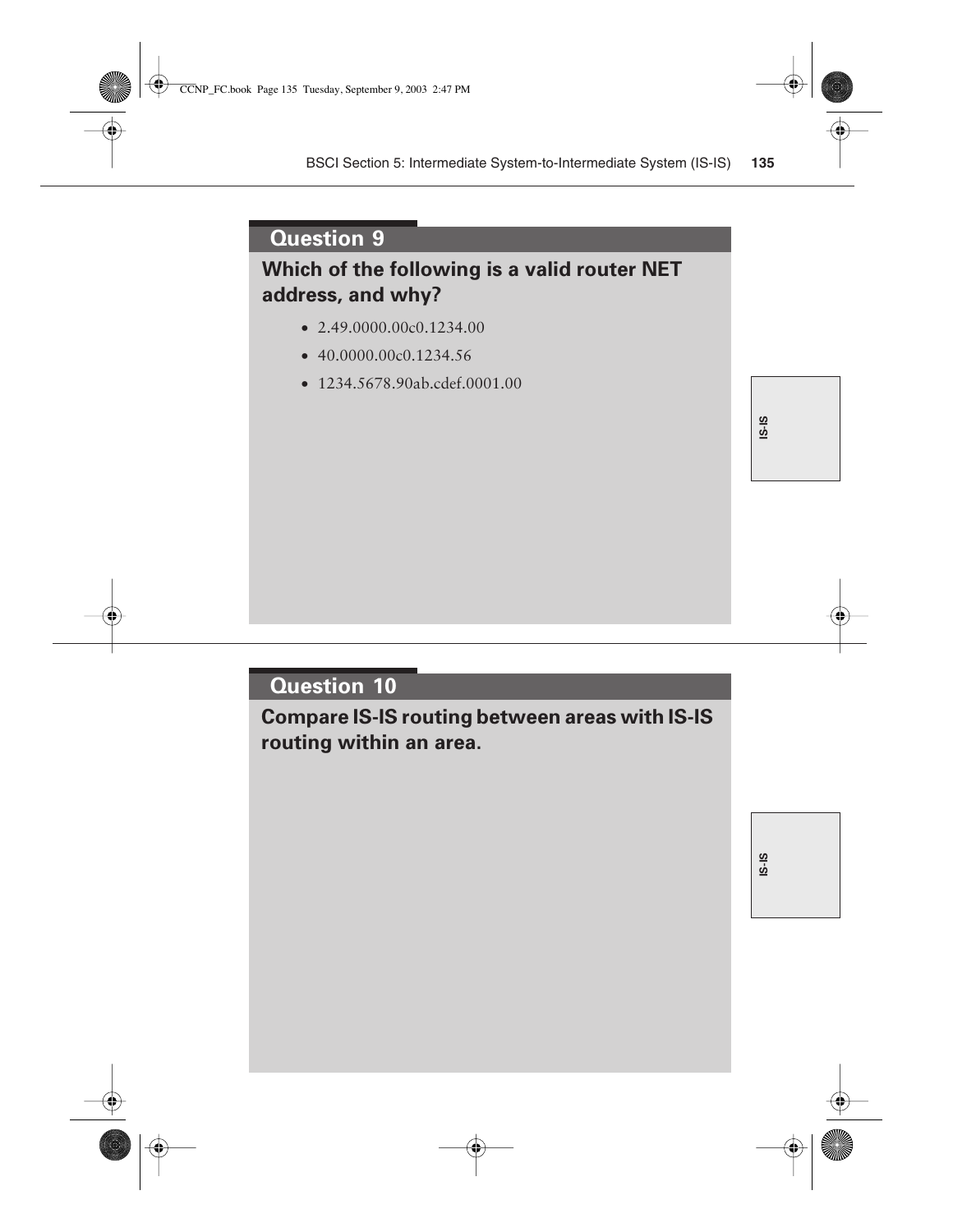#### **Question 9 Answer**

- 2.49.0000.00c0.1234.00 is *not* a valid NET address because the first number in the area address has to be at least one byte (two numbers) long.
- 40.0000.00c0.1234.56 is *not* a valid NET address because the last two numbers, the NSEL, must always be 00.
- 1234,5678,90ab.cdef.0001.00 is a valid NET address. The area ID is 1234.5678, and the system ID is 90ab.cdef.0001. The NSEL is 00.

#### **Question 10 Answer**

Inter-area, or Level 2, routing is done based on area ID. The SPF algorithm is run to determine the shortest path to other areas. Once the packet reaches the destination area, then intra-area, or Level 1, routing is done based on system ID. The SPF algorithm is run to determine the shortest path to each system in the area. Note that in IS-IS, the SPF algorithm does not calculate paths to IP networks, just areas and end systems. Thus, when the IP information changes, the SPF algorithm does not need to be recalculated.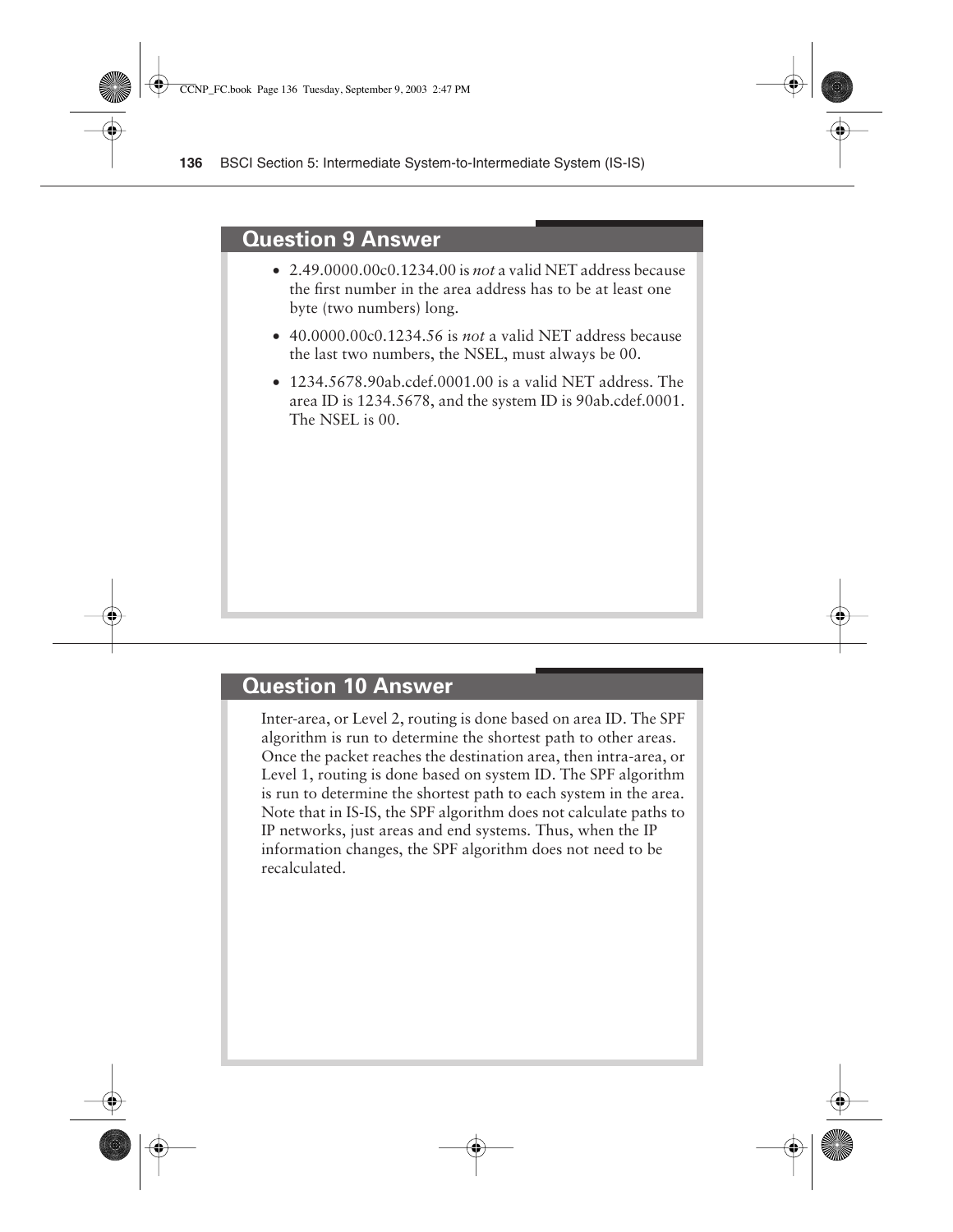#### **Describe the link-state databases maintained by a L1 router, a L2 router, and a L1/L2 router.**

**IS-IS**

#### **Question 12**

**In IS-IS routing, where are area boundaries? Where are they in OSPF routing?**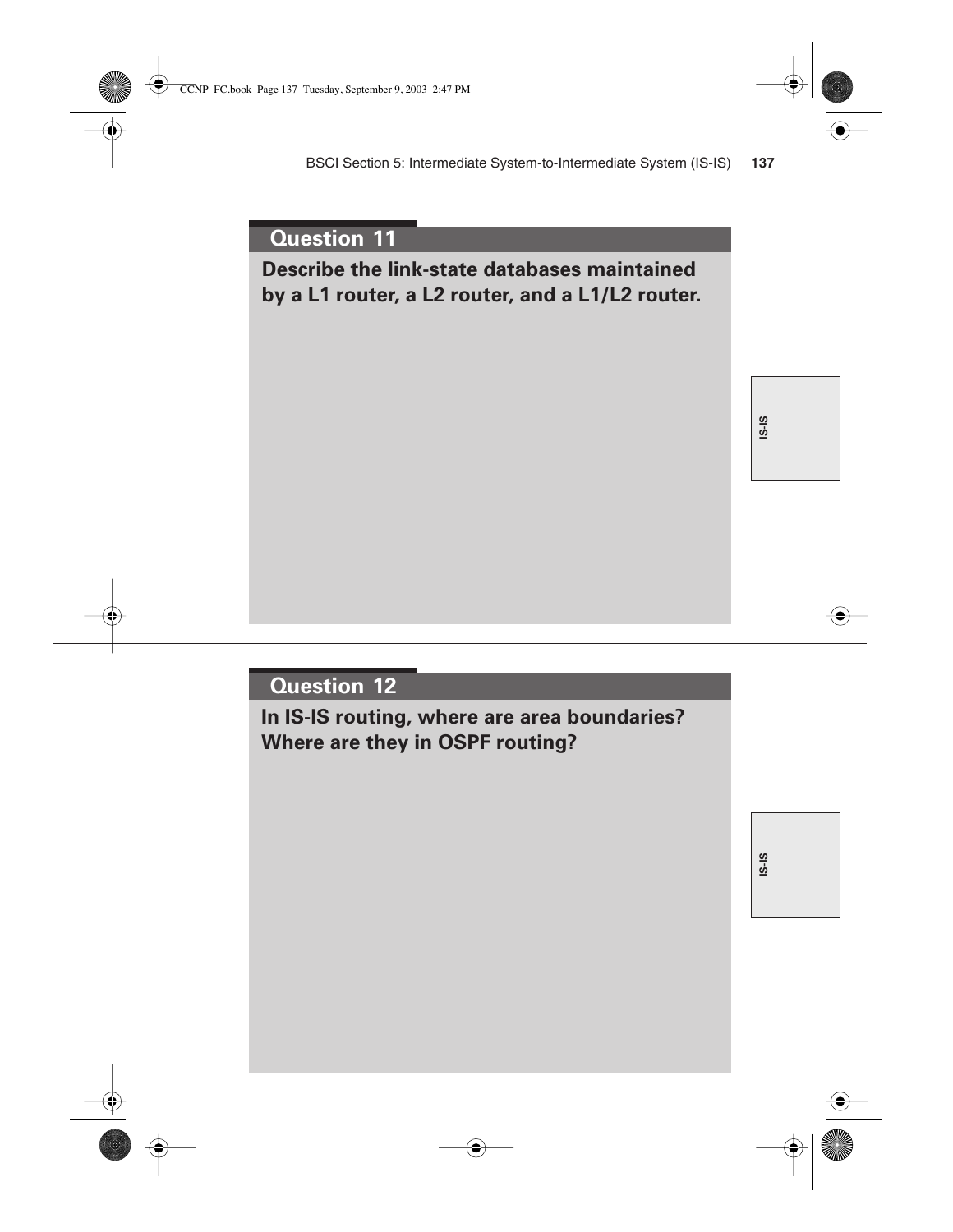#### **Question 11 Answer**

A L1 router maintains a database of all routers within the area and tags L1/L2 routers for use as default routes. A L2 router maintains a database of all the areas in the autonomous system and the closest next-hop L2 or L1/L2 router for each area. A L1/ L2 router maintains two separate databases—a L1 database for intra-area routing and a L2 database for inter-area routing. It also advertises a default route into its area.

#### **Question 12 Answer**

In IS-IS, the area boundaries are on the links between routers. Area membership is assigned to a router as a whole. In OSPF, the area boundaries are within the router. Area membership is assigned on an interface-by-interface basis.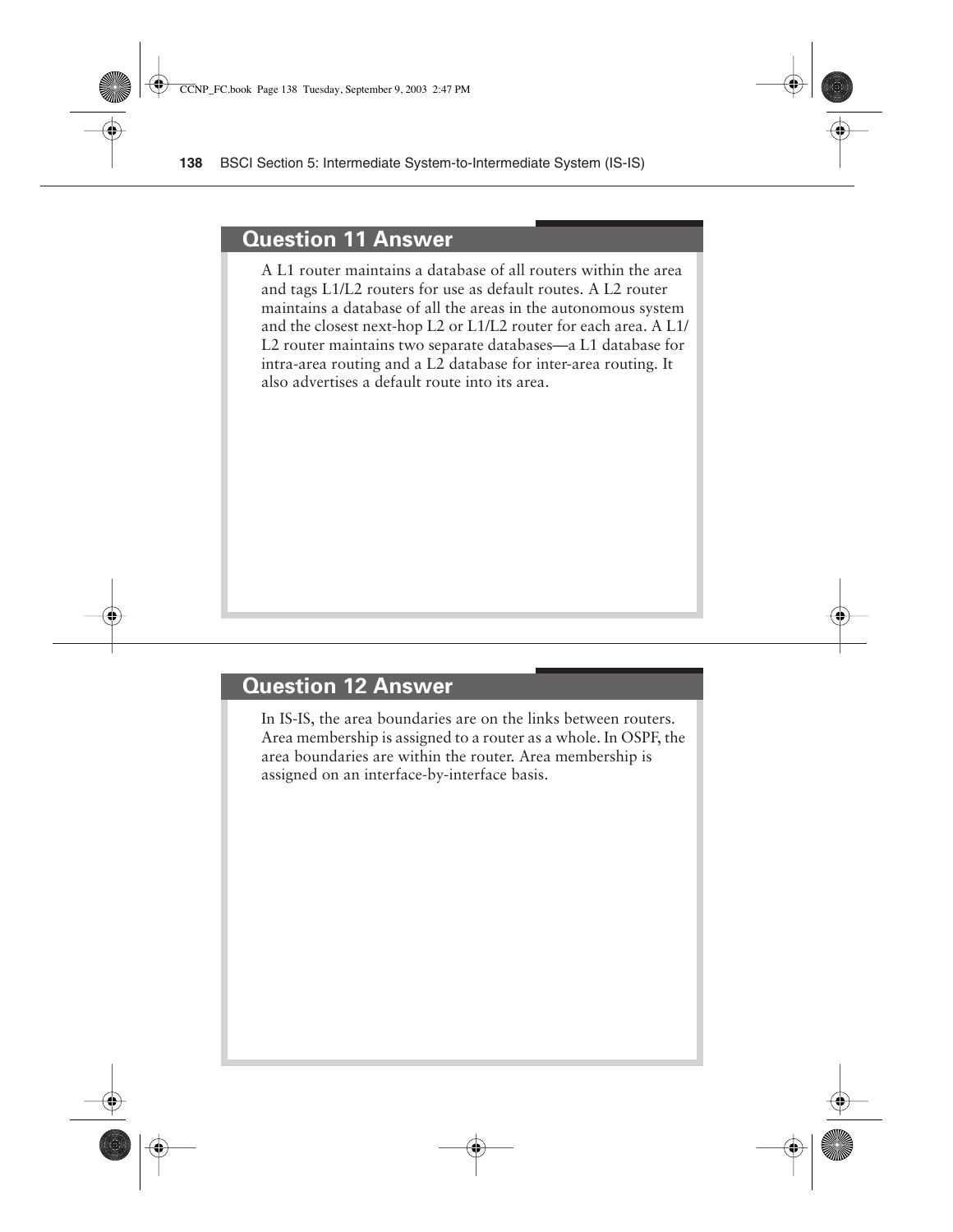**What are the four types of IS-IS protocol data units (PDUs), and their use?**

**IS-IS**

#### **Question 14**

**What is the recommended network topology when using IS-IS in a Frame Relay network, and why?**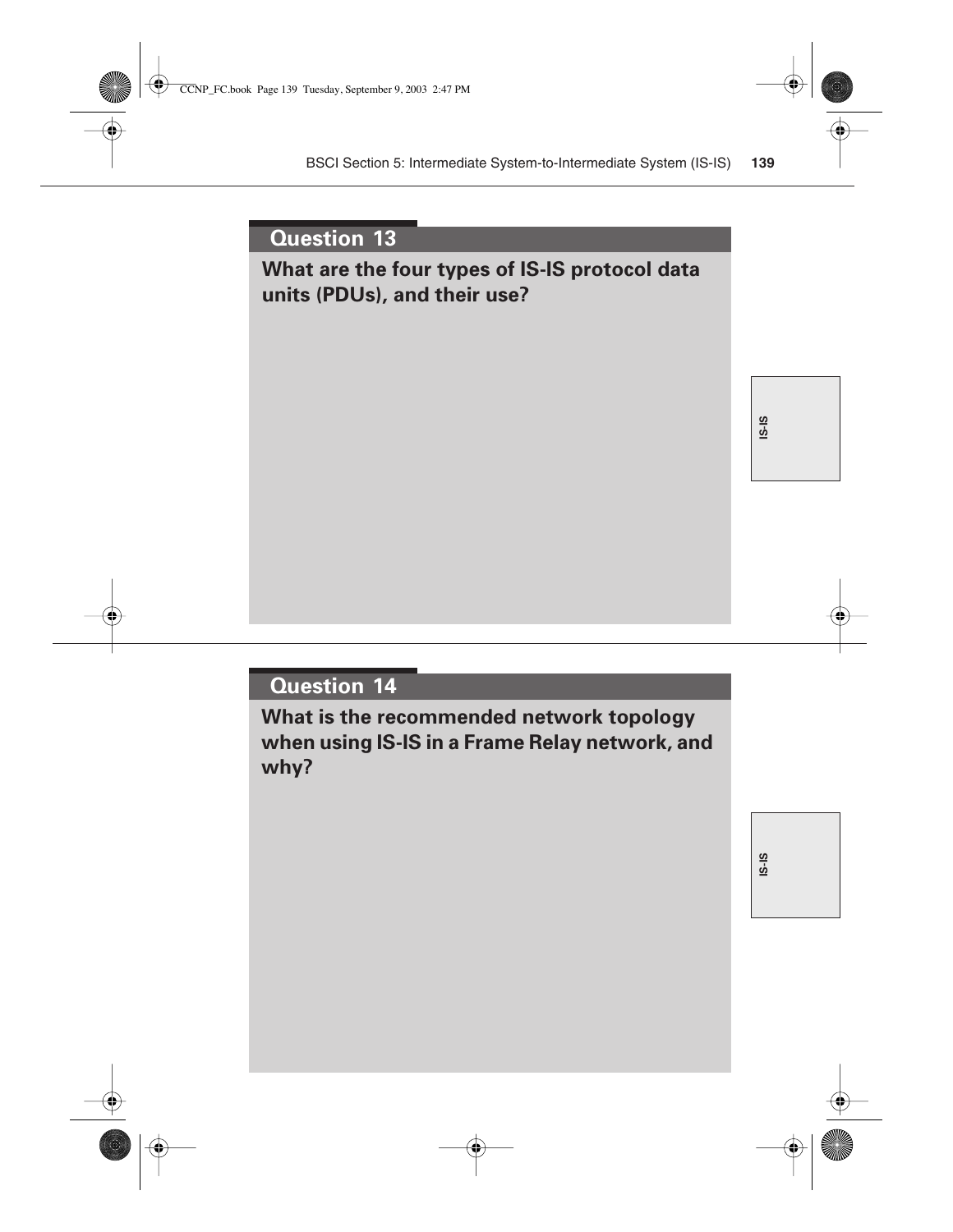#### **Question 13 Answer**

- **Hellos**—Establish and maintain adjacencies
- **LSP (Link State PDU)**—Advertises link-state information
- **CSNP (Complete Sequence Number PDU)**—An update containing the complete list of LSPs known to the router
- **PSNP (Partial Sequence Number PDU)**—Used to acknowledge a routing update (LSP) on point-to-point links and to request missing information about a route after receiving a CSNP

#### **Question 14 Answer**

Point-to-point, using subinterfaces. It is possible to run IS-IS in broadcast mode over Frame Relay; however, the network must be fully meshed, and CLNS must be mapped to each DLCI. If one PVC goes down and the network is no longer fully meshed, IS-IS does not work properly. For this reason, it is recommended to use point-to-point subinterfaces instead.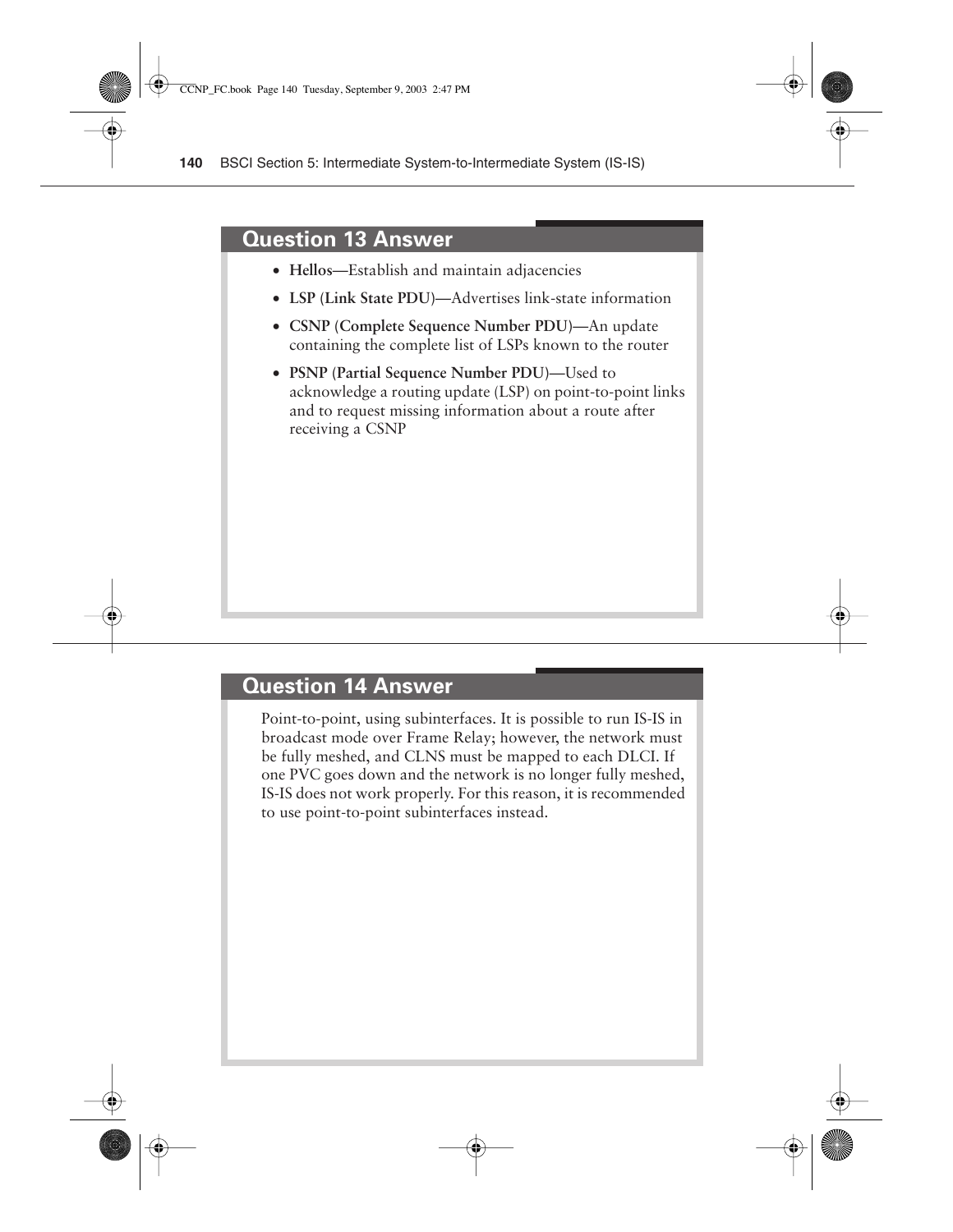**If two Cisco routers are directly connected via an Ethernet link, belong to the same area, and both are L1/L2 routers, what types of adjacencies do they establish?**

**IS-IS**

#### **Question 16**

**Describe the role of the DIS in an IS-IS broadcast network.**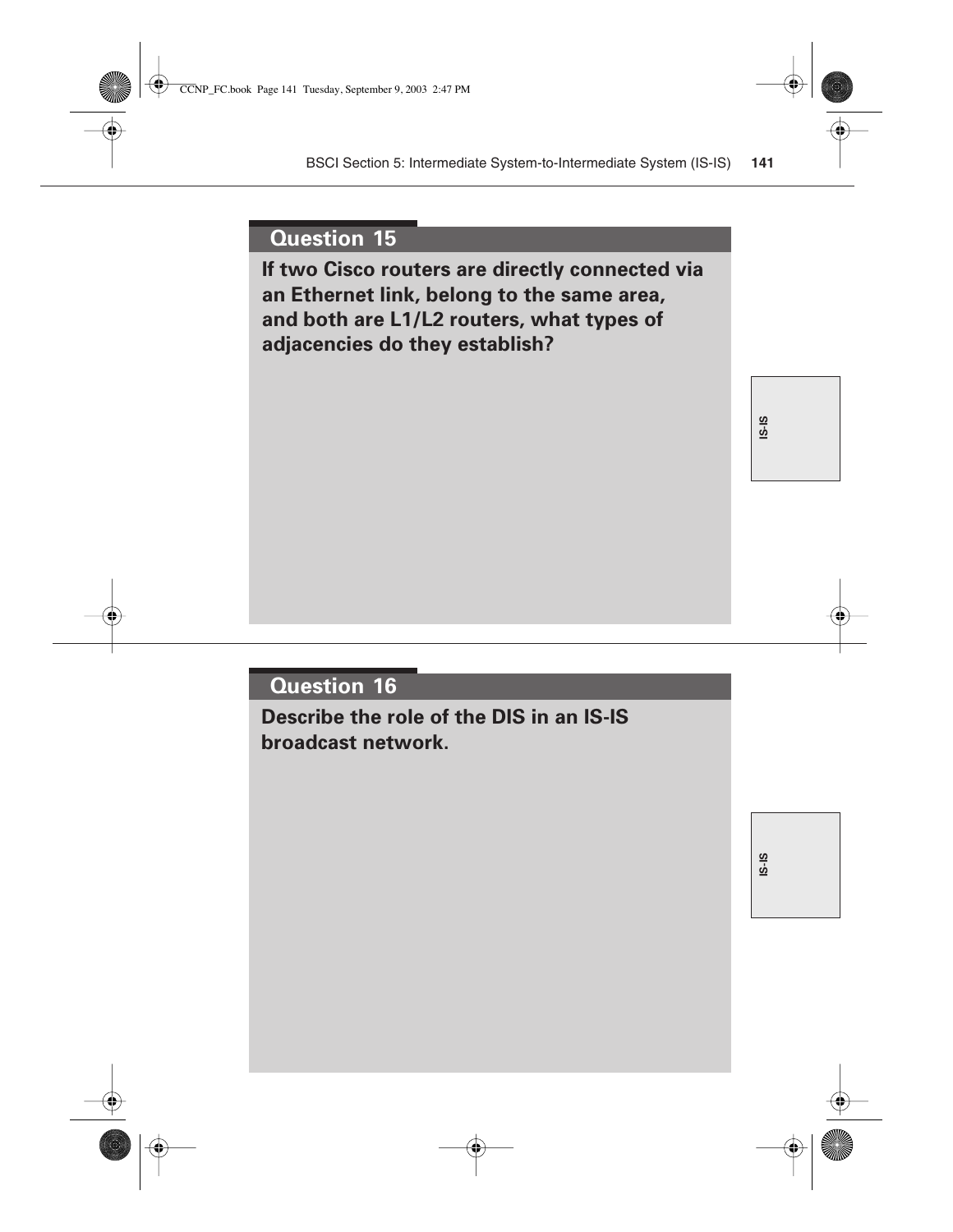#### **Question 15 Answer**

They establish both a L1 and a L2 adjacency, maintain a separate database for each level, and send each other both L1 and L2 types of hellos.

#### **Question 16 Answer**

The Designated IS (DIS) creates a logical router called a *pseudonode*. Each router on the LAN forms an adjacency to the pseudonode, as well as to each other. The DIS generates one advertisement for the entire LAN network, on behalf of the pseudonode, rather than each router's advertising the same LAN network. Other routers in the area use the pseudonode's LSP in their SPF calculations for that network. The DIS also ensures that all the routers on the LAN maintain synchronized databases by sending periodic CSNPs out onto the LAN (every 10 seconds by default).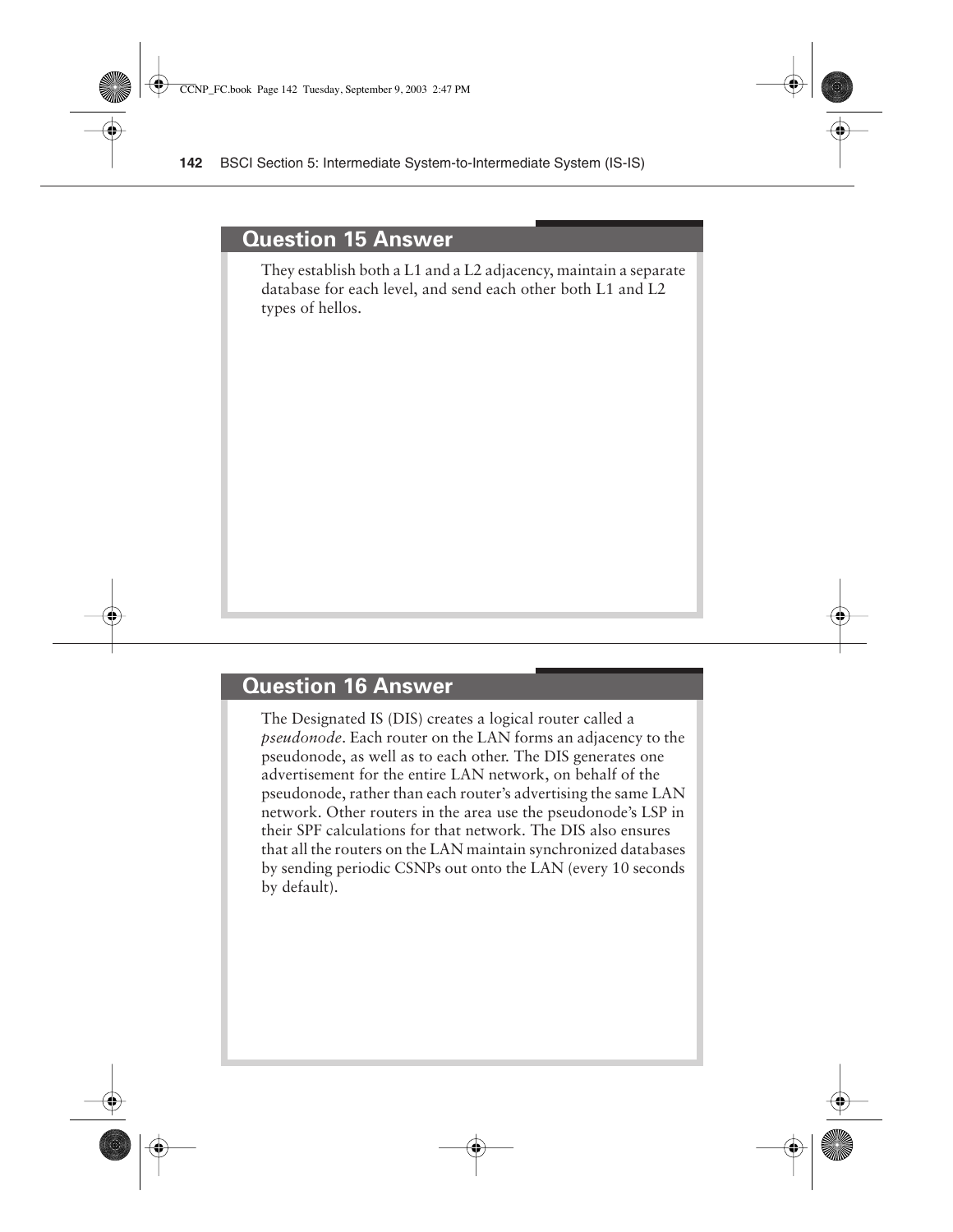### **What criteria are used in electing the DIS?**

## **IS-IS**

#### **Question 18**

**How often are hellos sent on an IS-IS point-topoint link?**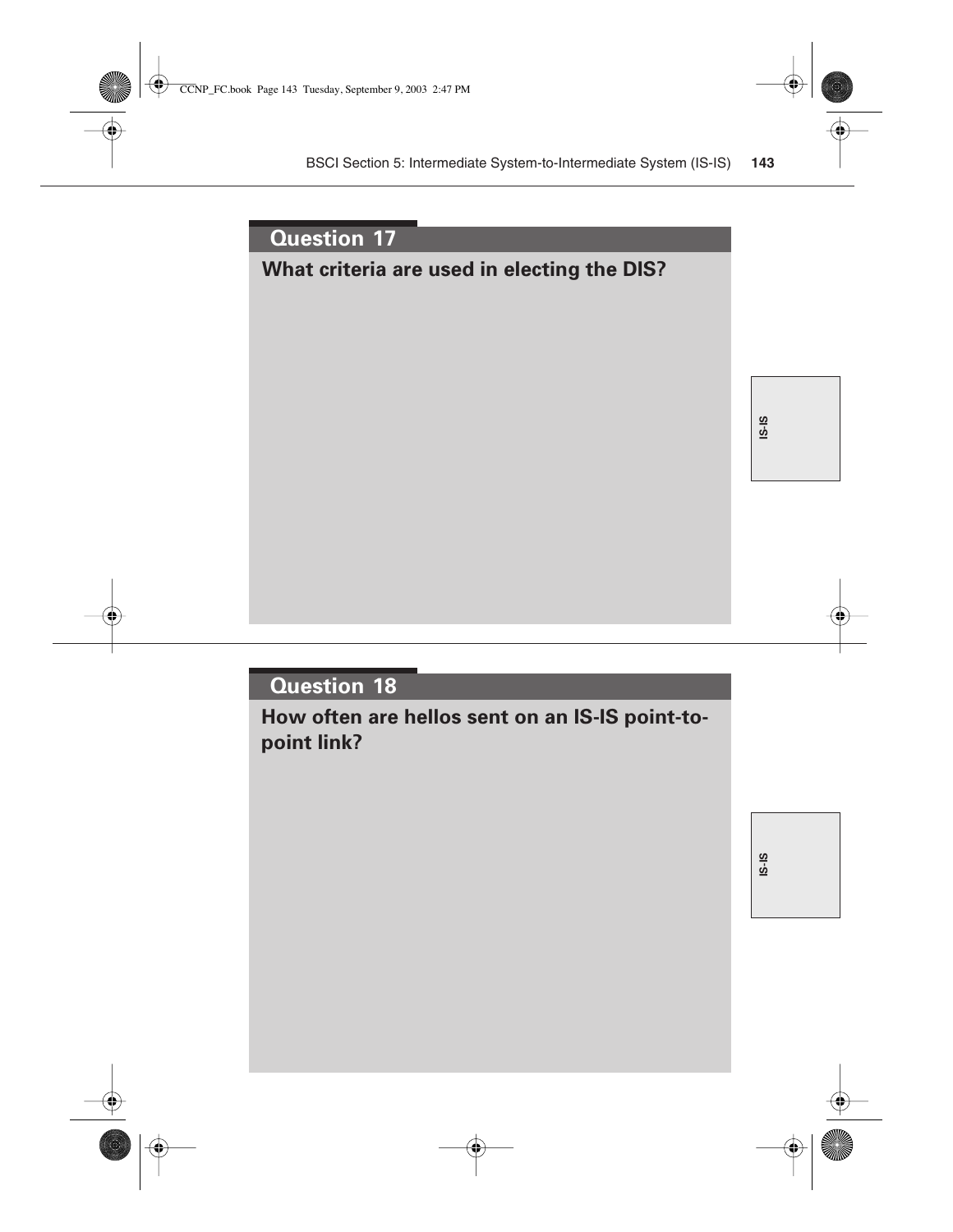#### **Question 17 Answer**

An IS-IS DIS is elected based on highest priority value, and then on highest SNPA address (typically the MAC address). The priority is assigned to each interface and has a default value of 64. Priority can be configured; the range is 1–127. In case of a tie, the router with the highest SPNA address for that interface is elected the DIS. No backup DIS exists.

#### **Question 18 Answer**

Hellos are exchanged every 10 seconds on a point-to-point link, by default.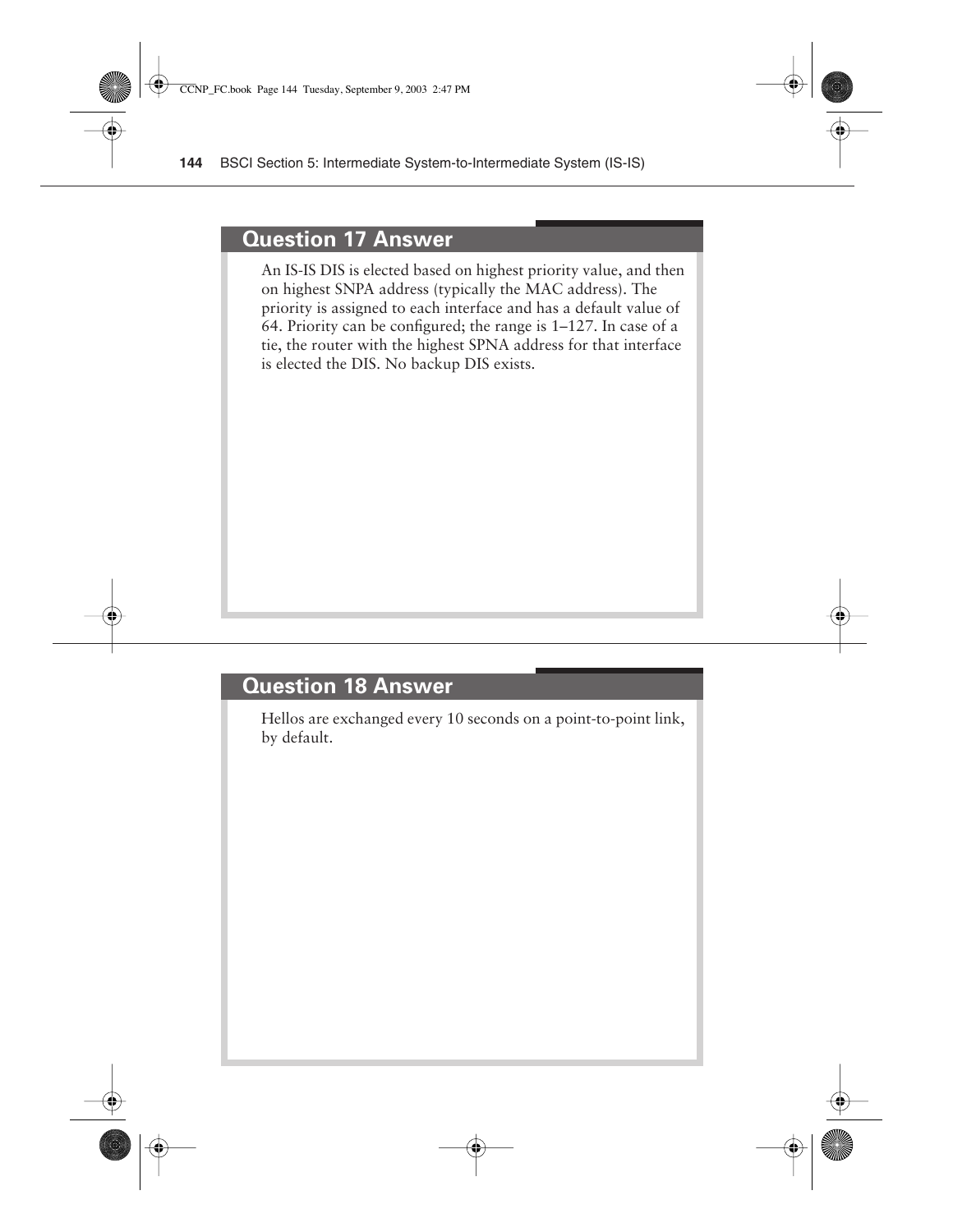#### **How often are hellos sent on an IS-IS broadcast link?**

**IS-IS**

#### **Question 20**

**When using Integrated IS-IS, you are routing IP network information. Why then does the router still need a NET address?**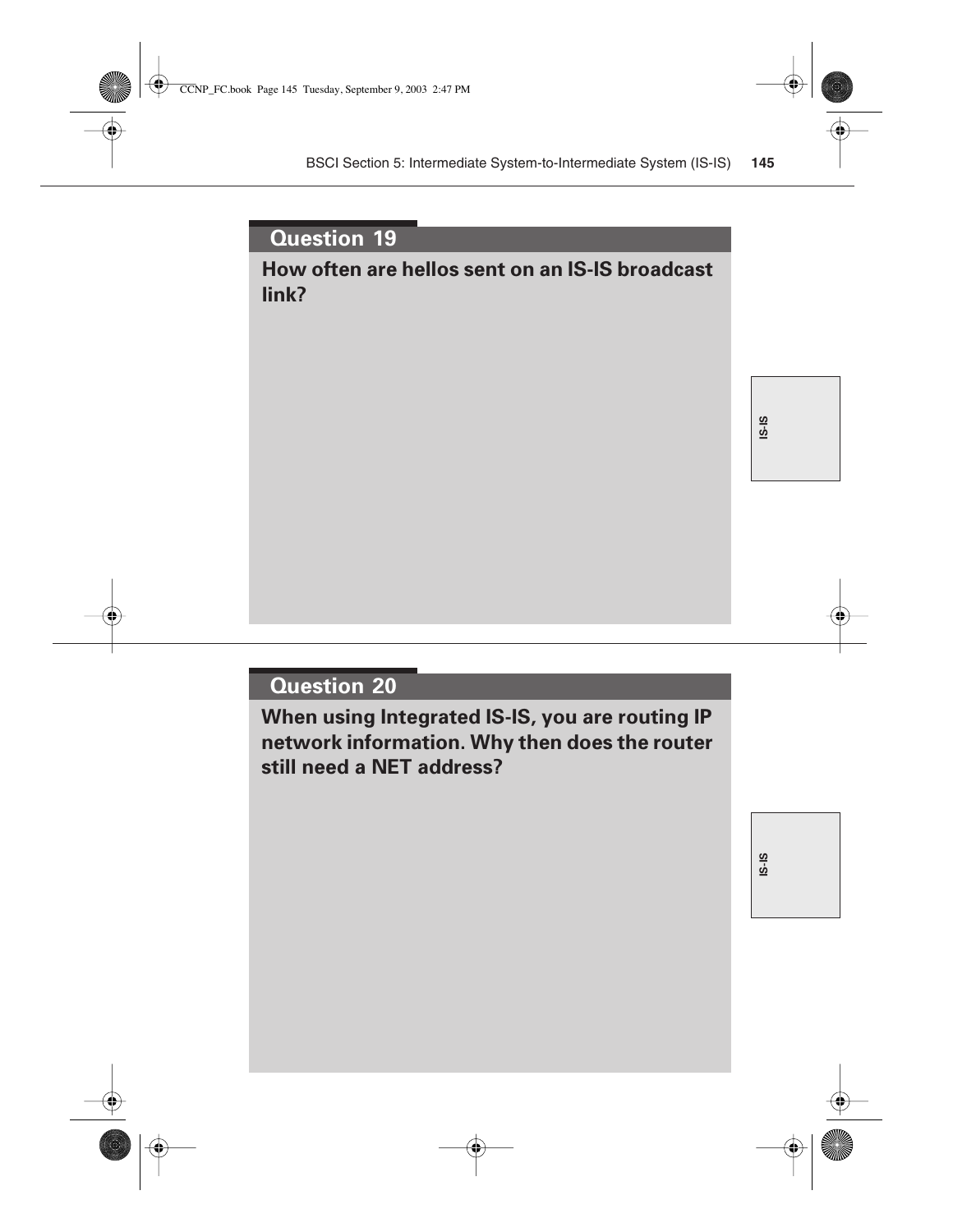#### **Question 19 Answer**

Hellos are exchanged every 10 seconds on a broadcast link by all routers except the DIS. The DIS sends a hello every 3.3 seconds.

#### **Question 20 Answer**

Because Integrated IS-IS uses a CLNS address to identify the router. SPF calculations are based on system ID and area ID, not IP subnet. Only a partial route calculation is done if IP routing information changes. Routers form CLNS adjacencies based on area ID and IS type; the IP subnet does not even have to match on both sides of a connection for the routers to form an adjacency. If the IP subnet doesn't match, IP does not work properly, however.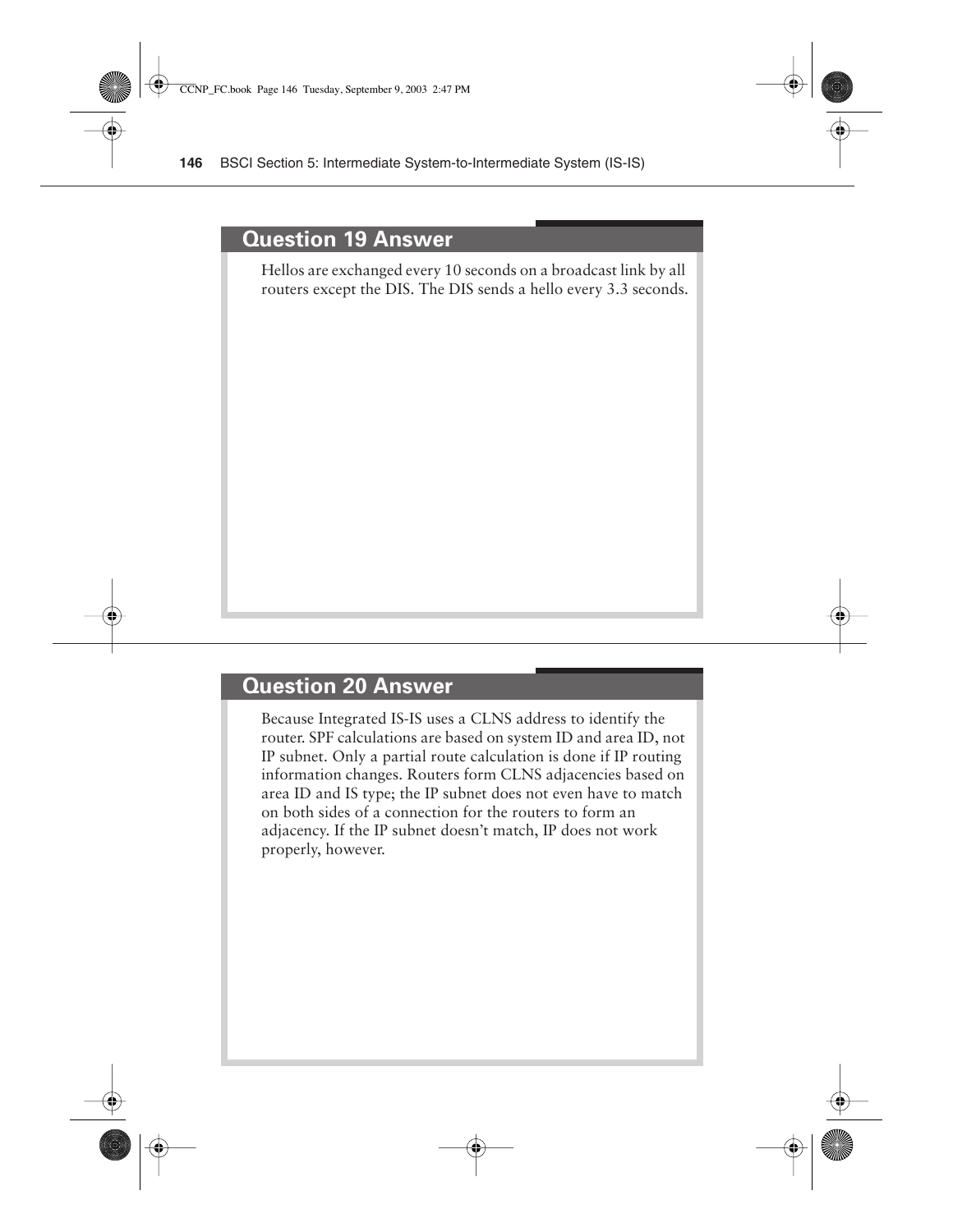#### **What command displays the IS-IS adjacencies formed by the router?**

### **IS-IS**

#### **Question 22**

**What command displays the result of the SPF calculations performed by IS-IS (the shortest path to each system and area)?**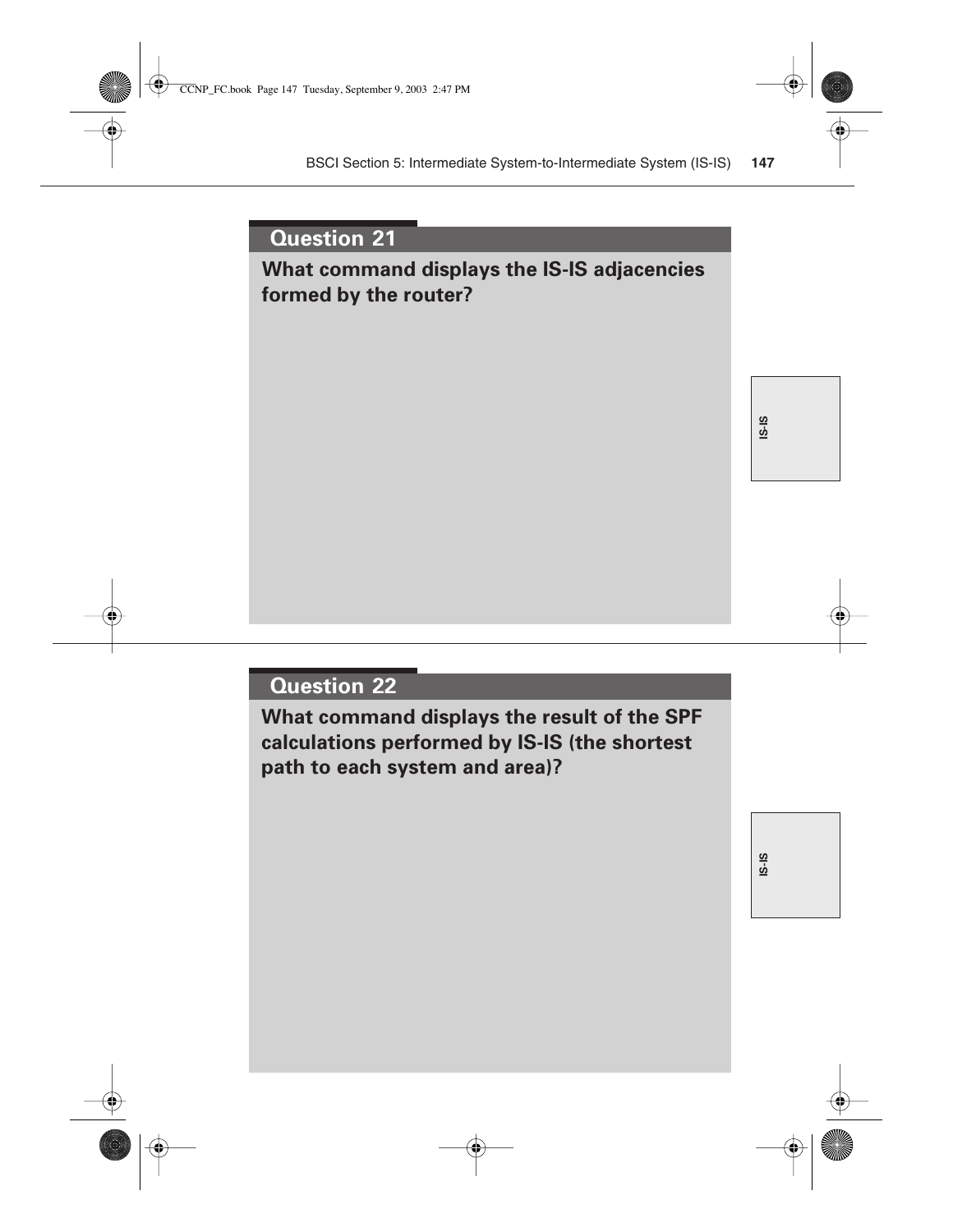#### **Question 21 Answer**

#### *show clns neighbors*

Recall that IS-IS routers form adjacencies via CLNS.

#### **Question 22 Answer**

#### *show isis topology*

On a L1 router, only routers within the local area are listed. On a L1/L2 router, both local and remote routers are listed.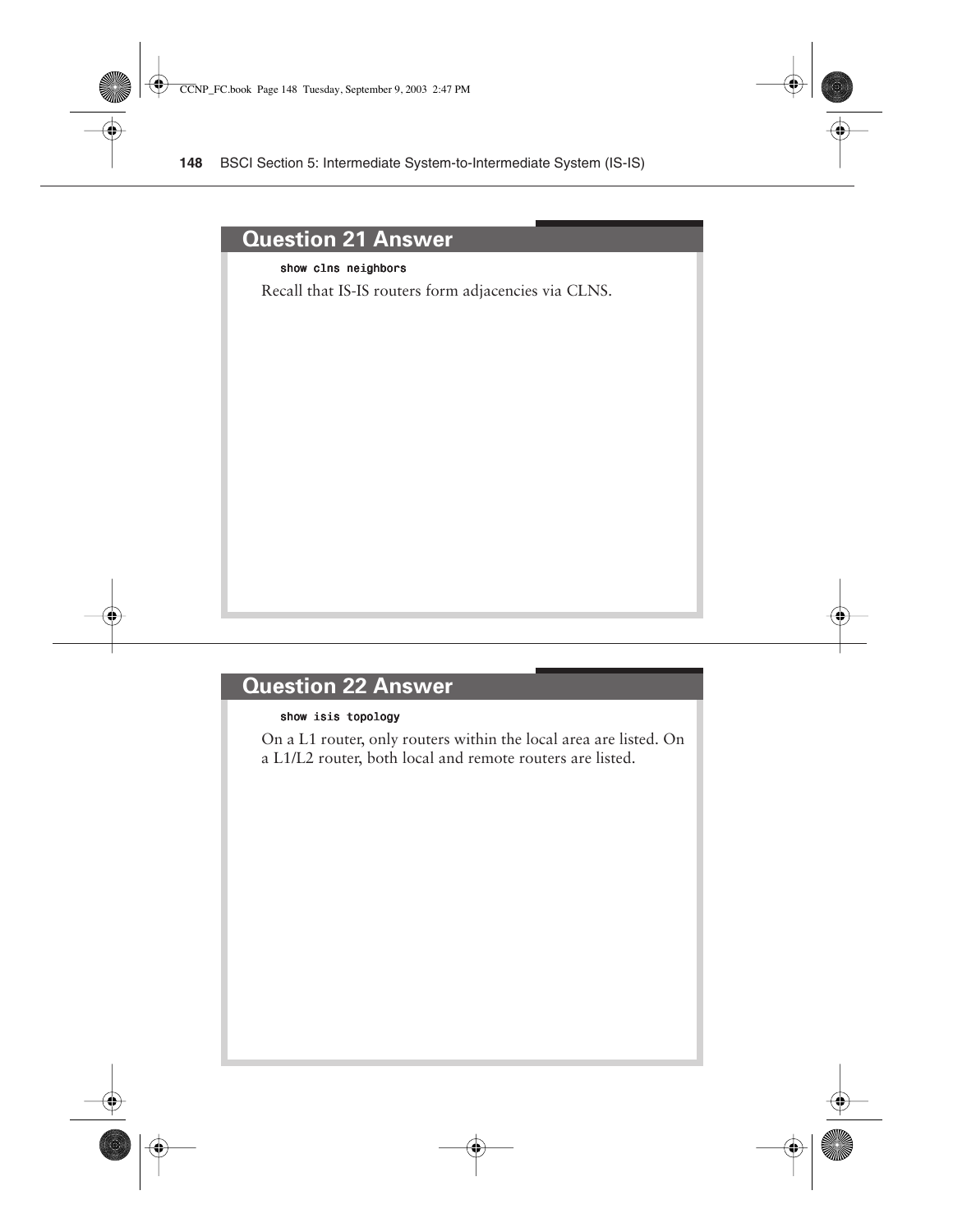#### **What command gives a summary of the IS-IS process on the router?**

**IS-IS**

#### **Question 24**

**What configuration must be done on a router to begin IS-IS routing, and what are the commands to do so?**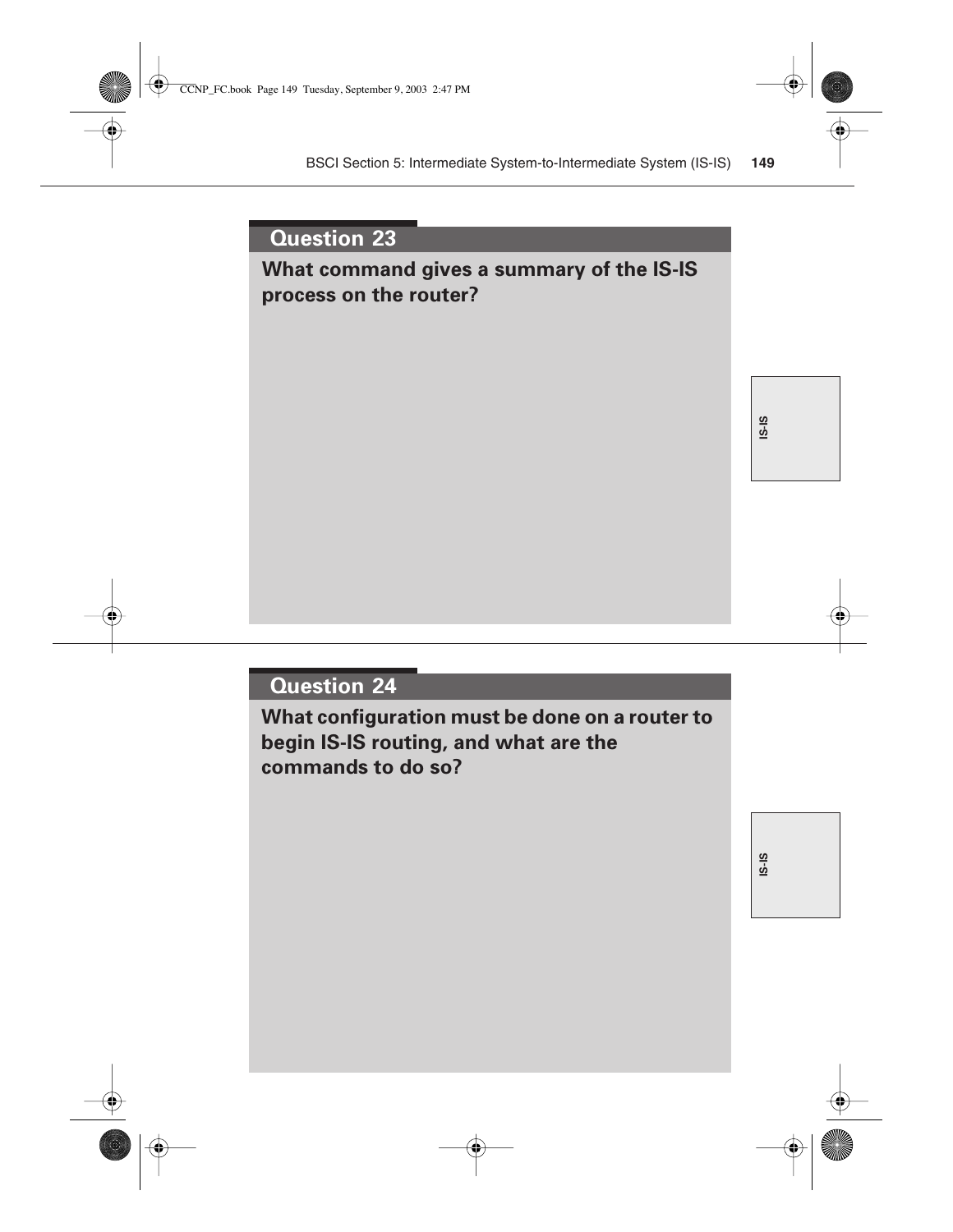#### **Question 23 Answer**

#### *show clns protocol*

This command displays the router's system ID, its IS type, area ID, interfaces participating in IS-IS routing, routes being redistributed, the administrative distance for CLNS, and the type of metrics in use.

#### **Question 24 Answer**

- **Enable IS-IS routing**—**router isis** in global config mode
- **Assign the router a NET**—**net [number]** in router config mode
- **Enable IS-IS on the interfaces**—**ip router isis** in interface config mode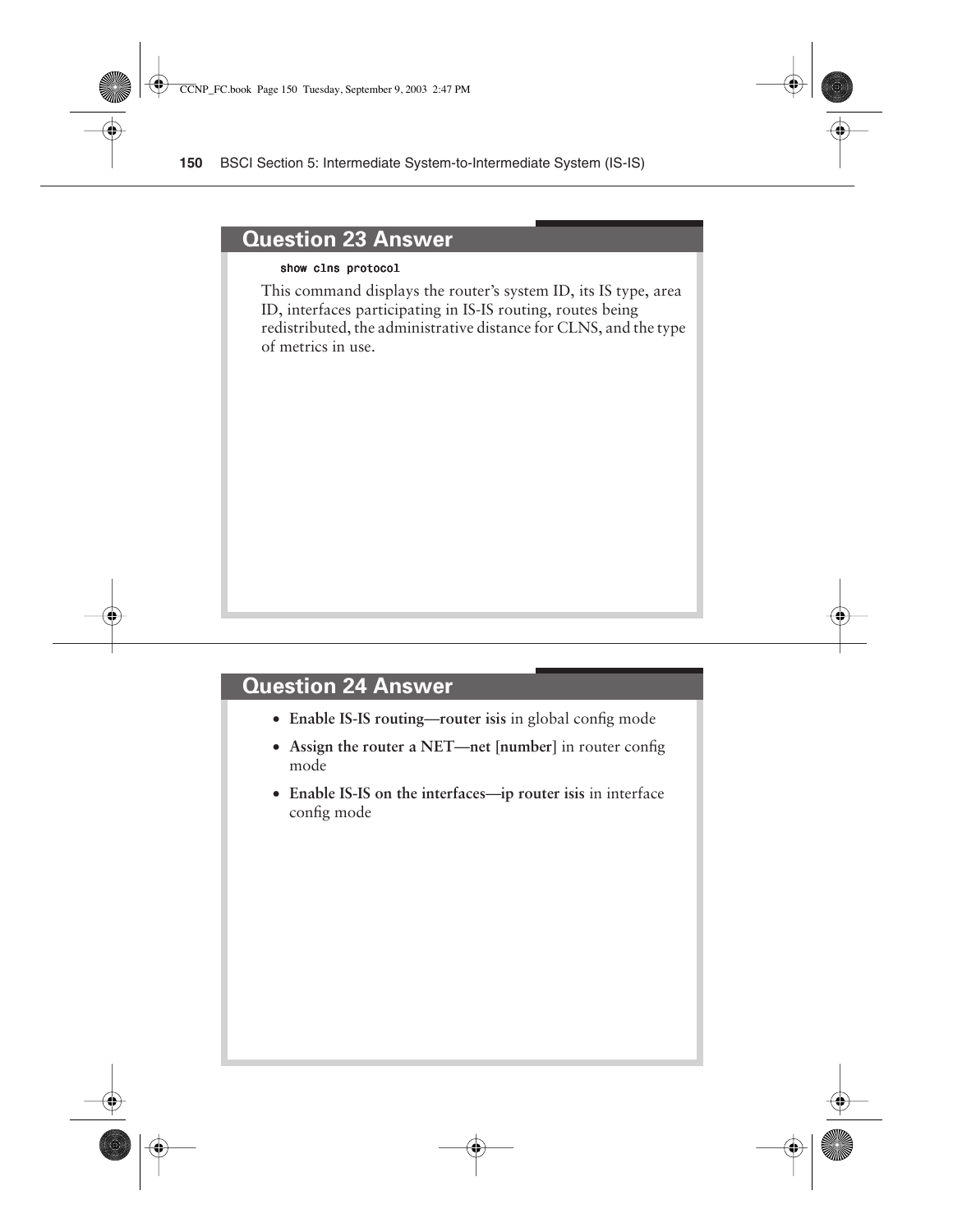**You have an IS-IS router that is performing both L1 and L2 routing and has both L1 and L2 neighbors. How would you optimize the router's operation to conserve bandwidth and router resources?**

**IS-IS**

#### **Question 26**

**What is a device's OSI address called, and what is the particular type of OSI address used by a router called?**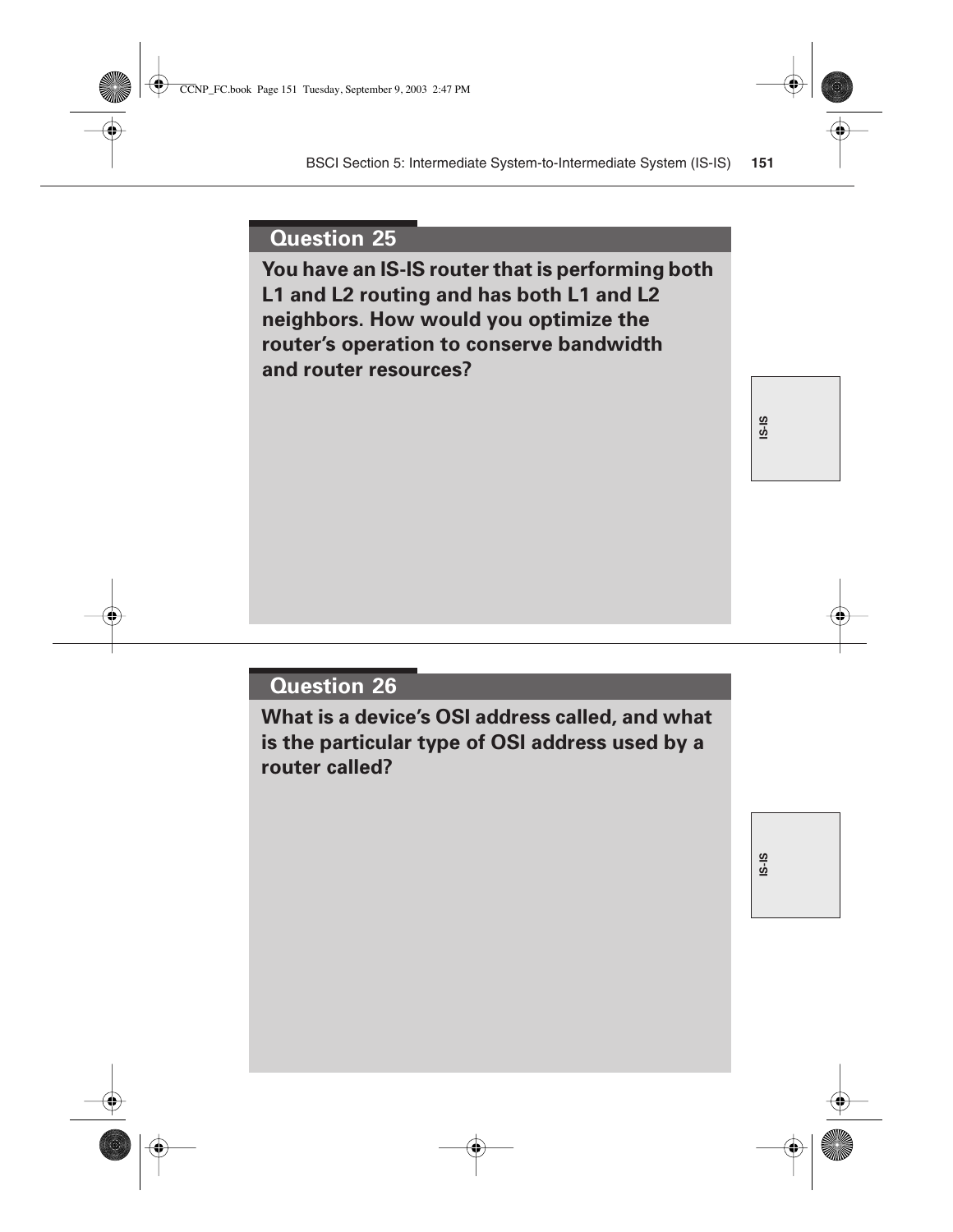#### **Question 25 Answer**

Configure each interface as either L1 or L2 circuit type, depending on the type of adjacency needed out that interface. The command to do this is, at the interface configuration mode, **isis circuit-type [level-1 | level-1-2 | level-2-only]**. This prevents unnecessary hellos from being sent out interfaces, which uses bandwidth and router resources.

#### **Question 26 Answer**

An OSI address is called a Network Service Access Point, or NSAP. It is composed of an area address, a system ID, and the NSAP selector byte, or NSEL. When the NSEL is set to 00, the address is called a Network Entity Title, or NET. A router's NSEL is always 00, so the router's address is a NET.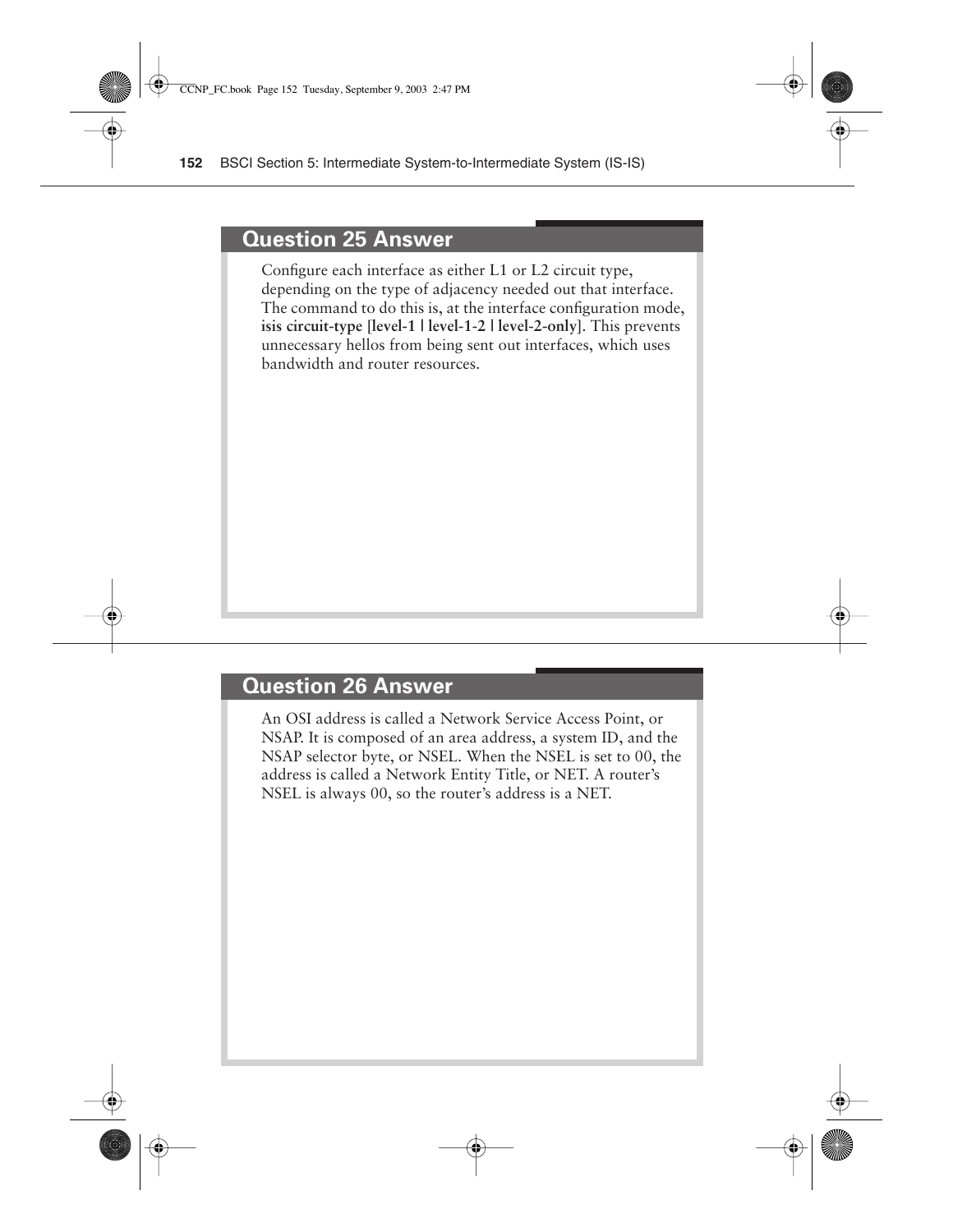#### **What is a SNPA, and how it is derived?**

# **IS-IS**

#### **Question 28**

**A Level 1 (L1) router has traffic bound for a router in a different area. What does the L1 router do with the traffic?**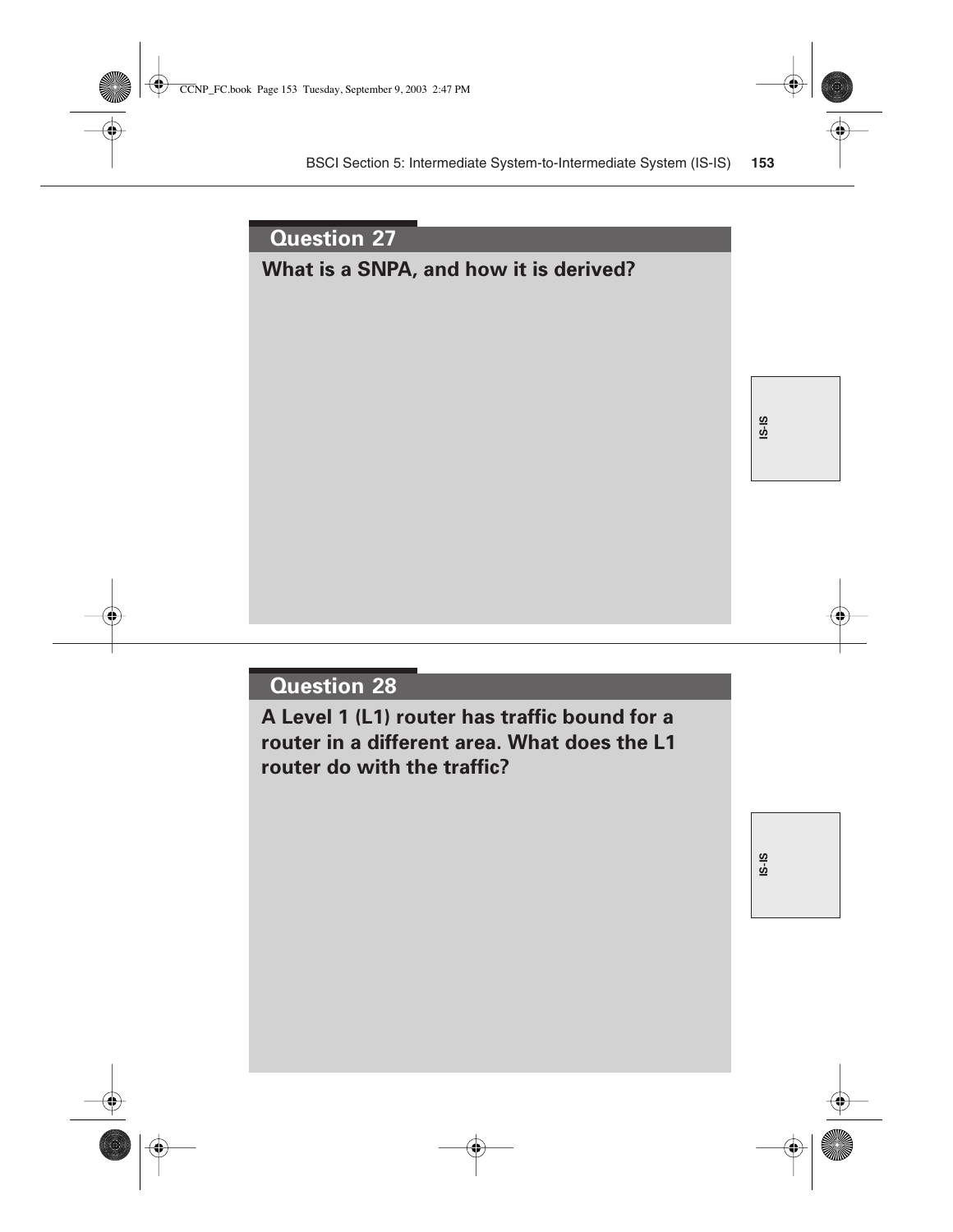#### **Question 27 Answer**

SNPA stands for Subnetwork Point of Attachment. It identifies a point at which a device connects to a network. It is roughly equivalent to a Layer 2 address in the non-CLNS world. The SNPA for a local-area network (LAN) connection is the MAC address of the interface. The SNPA for a wide-area network (WAN) interface is the virtual circuit identifier. For example, the data-link connection identifier (DLCI) on a Frame Relay connection. If the WAN interface is using High-Level Data Link Control (HDLC) encapsulation, the SNPA is simply *HDLC*. For example:

| R2# show clns neighbor<br>System Id Interface SNPA<br>R <sub>1</sub><br>R <sub>3</sub> | Et0<br>Se0 | 0000.0c09.9fea<br>*HDLC* | State<br>Up<br>Up | Holdtime Type Protocol<br>24<br>28 | $L1L2$ IS-IS<br>$L1L2$ IS-IS |
|----------------------------------------------------------------------------------------|------------|--------------------------|-------------------|------------------------------------|------------------------------|
|                                                                                        |            |                          |                   |                                    |                              |

#### **Question 28 Answer**

A Level 1 router has routes only to systems within its own area, and a default route for everything else. The default route points to a router doing Level 2 (L2) routing. Any traffic bound for a destination out of the local area is sent to the closest L1/L2 router. The SPF algorithm is used to determine the shortest paths to local area routers and L1/L2 routers.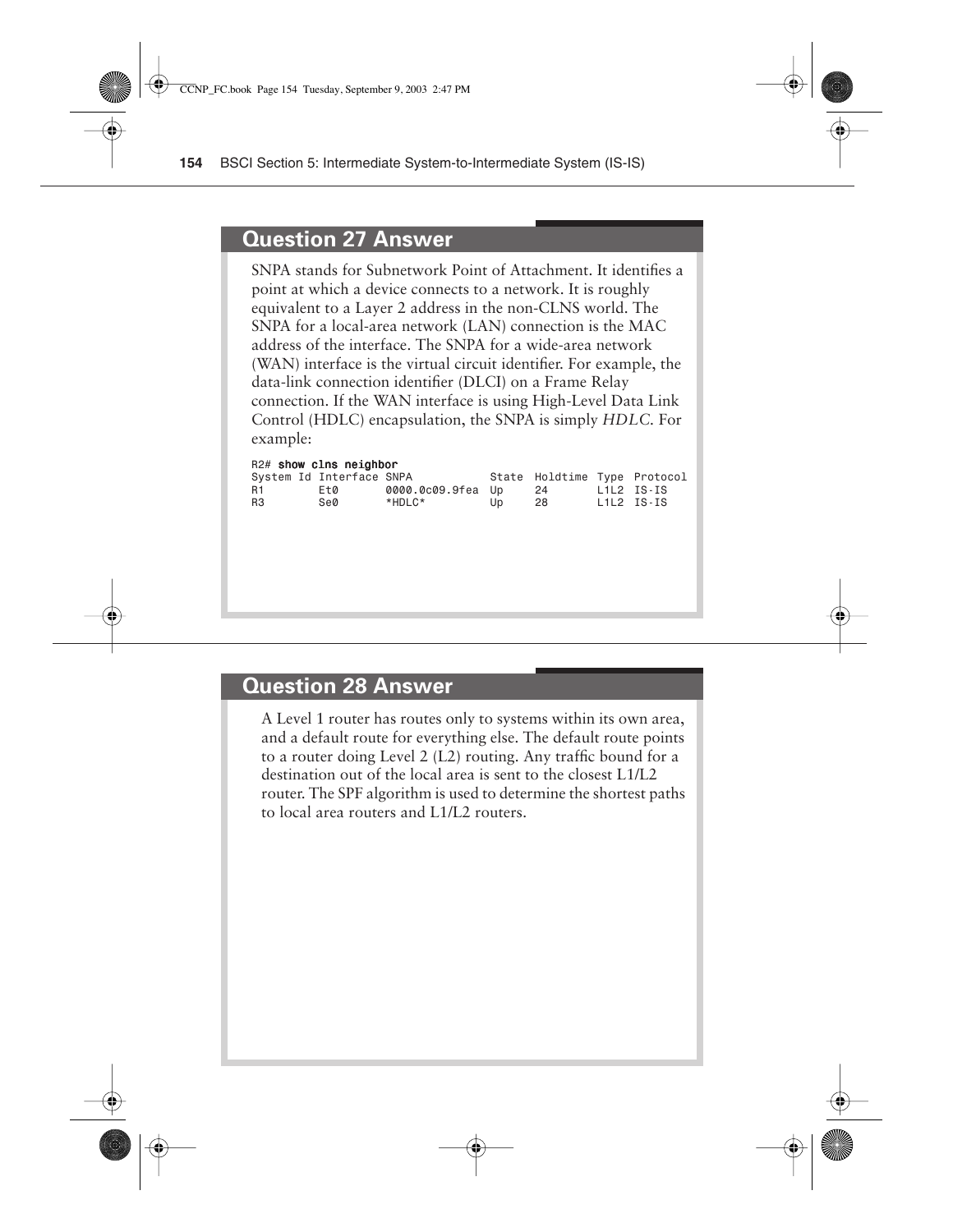#### **What two types of network topology are supported by IS-IS?**